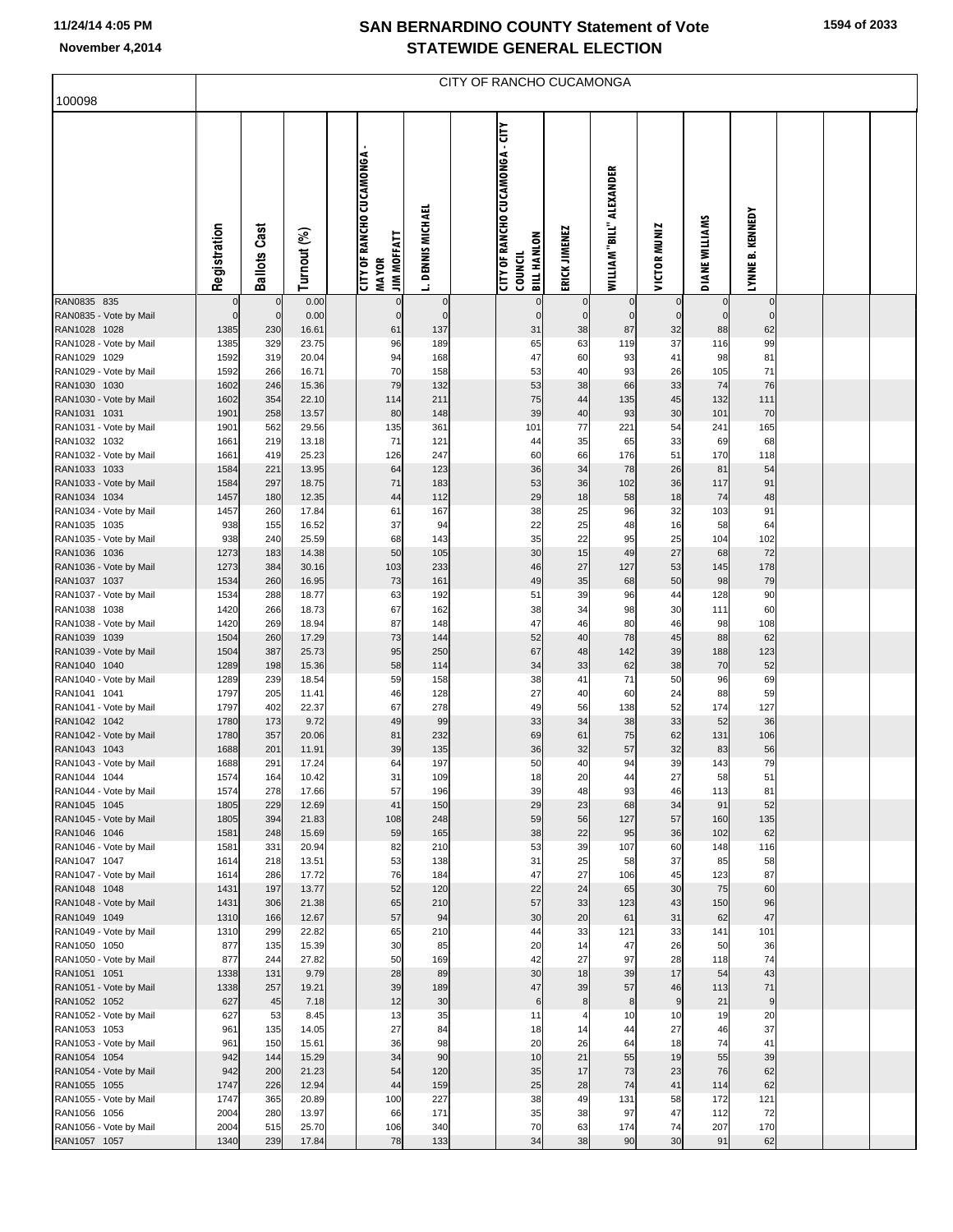| <b>STATEWIDE GENERAL ELECTION</b> |  |
|-----------------------------------|--|
| CITY OF RANCHO CUCAMONGA          |  |

| 100098                                 |                     |                               |                |                                    |                       |             |                                        |                      |                          |                                                          |                       |                      |           |  |
|----------------------------------------|---------------------|-------------------------------|----------------|------------------------------------|-----------------------|-------------|----------------------------------------|----------------------|--------------------------|----------------------------------------------------------|-----------------------|----------------------|-----------|--|
|                                        |                     |                               |                |                                    |                       |             |                                        |                      |                          |                                                          |                       |                      |           |  |
|                                        |                     |                               |                |                                    |                       |             | <b>CITY OF RANCHO CUCAMONGA - CITY</b> |                      |                          |                                                          |                       |                      |           |  |
|                                        |                     |                               |                | <b>CITY OF RANCHO CUCAMONGA-</b>   |                       |             |                                        |                      |                          |                                                          |                       |                      |           |  |
|                                        |                     |                               |                |                                    |                       |             |                                        |                      |                          |                                                          |                       |                      |           |  |
|                                        |                     |                               |                |                                    |                       |             |                                        |                      |                          |                                                          |                       |                      |           |  |
|                                        |                     |                               |                |                                    |                       |             |                                        |                      |                          |                                                          |                       |                      |           |  |
|                                        |                     |                               |                |                                    |                       |             |                                        |                      |                          |                                                          |                       |                      |           |  |
|                                        | Registration        | <b>Ballots Cast</b>           | Turnout (%)    | <b>JIM MOFFATT</b><br><b>MAYOR</b> | <b>DENNIS MICHAEL</b> |             | <b>BILL HANLON</b><br>COUNCIL          | ERICK JIMENEZ        | WILLIAM "BILL" ALEXANDER | <b>VICTOR MUNIZ</b>                                      | <b>DIANE WILLIAMS</b> | LYNNE B. KENNEDY     |           |  |
|                                        |                     |                               |                |                                    | Ľ.                    |             |                                        |                      |                          |                                                          |                       |                      |           |  |
| RAN1057 - Vote by Mail<br>RAN1058 1058 | 1340<br>1557        | 331<br>240                    | 24.70<br>15.41 | 100<br>64                          | 191<br>141            |             | 58<br>34                               | 43<br>33             | 120<br>77                | 44<br>44                                                 | 142<br>90             | 100<br>61            |           |  |
| RAN1058 - Vote by Mail                 | 1557                | 421                           | 27.04          | 102                                | 271                   |             | 75                                     | 59                   | 158                      | 44                                                       | 206                   | 113                  |           |  |
| RAN1059 1059                           | 1126                | 232                           | 20.60          | 98                                 | 115                   |             | 49                                     | 36                   | 66                       | 26                                                       | 81                    | 72                   |           |  |
| RAN1059 - Vote by Mail<br>RAN1060 1060 | 1126<br>1616        | 348<br>193                    | 30.91<br>11.94 | 142<br>67                          | 170<br>105            |             | 71<br>34                               | 55<br>33             | 101<br>65                | 45<br>34                                                 | 132<br>65             | 115<br>45            |           |  |
| RAN1060 - Vote by Mail                 | 1616                | 344                           | 21.29          | 93                                 | 205                   |             | 62                                     | 48                   | 115                      | 47                                                       | 139                   | 95                   |           |  |
| RAN1061 1061                           | 1589                | 260                           | 16.36          | 97                                 | 134                   |             | 43                                     | 49                   | 99                       | 33                                                       | 91                    | 57                   |           |  |
| RAN1061 - Vote by Mail                 | 1589                | 320                           | 20.14          | 111                                | 173                   |             | 70                                     | 61                   | 117                      | 31                                                       | 108                   | 89                   |           |  |
| RAN1062 1062<br>RAN1062 - Vote by Mail | 1486<br>1486        | 151<br>345                    | 10.16<br>23.22 | 42<br>84                           | 94<br>225             |             | 29<br>60                               | 30<br>40             | 37<br>100                | 35<br>36                                                 | 54<br>170             | 39<br>107            |           |  |
| RAN1063 1063                           | 811                 | 101                           | 12.45          | 27                                 | 66                    |             | 18                                     | 14                   | 23                       | 22                                                       | 39                    | 23                   |           |  |
| RAN1063 - Vote by Mail                 | 811                 | 142                           | 17.51          | 42                                 | 91                    |             | 34                                     | 28                   | 42                       | 12                                                       | 54                    | 45                   |           |  |
| RAN1064 1064<br>RAN1064 - Vote by Mail | 1512<br>1512        | 195<br>263                    | 12.90<br>17.39 | 71<br>68                           | 99<br>169             |             | 42<br>51                               | 34<br>34             | 44<br>89                 | 30<br>40                                                 | 67<br>111             | 46<br>77             |           |  |
| RAN1065 1065                           | 1575                | 245                           | 15.56          | 63                                 | 146                   |             | 47                                     | 35                   | 82                       | 24                                                       | 91                    | 62                   |           |  |
| RAN1065 - Vote by Mail                 | 1575                | 357                           | 22.67          | 83                                 | 225                   |             | 48                                     | 43                   | 140                      | 43                                                       | 149                   | 119                  |           |  |
| RAN1066 1066                           | 1715<br>1715        | 256<br>361                    | 14.93<br>21.05 | 73<br>110                          | 162<br>218            |             | 45<br>73                               | 42<br>57             | 78                       | 42<br>50                                                 | 117<br>154            | 57<br>103            |           |  |
| RAN1066 - Vote by Mail<br>RAN1067 1067 | 1271                | 150                           | 11.80          | 38                                 | 95                    |             | 20                                     | 16                   | 135<br>48                | 22                                                       | 64                    | 36                   |           |  |
| RAN1067 - Vote by Mail                 | 1271                | 253                           | 19.91          | 76                                 | 148                   |             | 45                                     | 34                   | 72                       | 32                                                       | 111                   | 80                   |           |  |
| RAN1068 1068                           | 1533                | 167                           | 10.89          | 38                                 | 103                   |             | 26                                     | 26                   | 57                       | 17                                                       | 82                    | 43                   |           |  |
| RAN1068 - Vote by Mail<br>RAN1069 1069 | 1533<br>1578        | 294<br>212                    | 19.18<br>13.43 | 47<br>60                           | 209<br>128            |             | 38<br>44                               | 30<br>44             | 90<br>54                 | 36<br>24                                                 | 141<br>84             | 75<br>47             |           |  |
| RAN1069 - Vote by Mail                 | 1578                | 308                           | 19.52          | 68                                 | 204                   |             | 49                                     | 38                   | 101                      | 33                                                       | 156                   | 87                   |           |  |
| RAN1070 1070                           | 1507                | 201                           | 13.34          | 51                                 | 124                   |             | 28                                     | 25                   | 65                       | 31                                                       | 83                    | 43                   |           |  |
| RAN1070 - Vote by Mail<br>RAN1071 1071 | 1507<br>0           | 315<br>0                      | 20.90<br>0.00  | 73<br>0                            | 201<br>0              |             | 49<br>$\pmb{0}$                        | 49<br>0              | 96<br>$\pmb{0}$          | 34<br>$\mathbf 0$                                        | 127<br>0              | 101<br>0             |           |  |
| RAN1071 - Vote by Mail                 |                     | $\mathbf 0$                   | 0.00           | 0                                  | $\mathbf 0$           |             | $\mathbf 0$                            | $\mathbf 0$          | $\mathbf 0$              | $\mathbf 0$                                              | $\mathbf 0$           | $\mathbf 0$          |           |  |
| RAN1072 1072                           | 1270                | 127                           | 10.00          | 36                                 | 75                    |             | 14                                     | 30                   | 23                       | 32                                                       | 41                    | 35                   |           |  |
| RAN1072 - Vote by Mail<br>RAN1073 1073 | 1270<br>475         | 190<br>51                     | 14.96<br>10.74 | 30<br>3                            | 139<br>41             |             | 28<br>$\overline{7}$                   | 38<br>$\overline{7}$ | 38<br>12                 | 38<br>8                                                  | 80<br>27              | 65<br>16             |           |  |
| RAN1073 - Vote by Mail                 | 475                 | 41                            | 8.63           | 18                                 | 21                    |             | $\overline{5}$                         | 8                    | 10                       | 12                                                       | 12                    | 19                   |           |  |
| RAN1074 1074                           | 0                   | 0                             | 0.00           | 0                                  | 0                     |             | $\mathbf 0$                            | 0                    | 0                        | 0                                                        | 0                     | $\mathbf 0$          |           |  |
| RAN1074 - Vote by Mail<br>RAN1075 1075 | $\mathbf 0$<br>1071 | $\mathbf 0$<br>110            | 0.00<br>10.27  | 0                                  | $\mathbf 0$<br>80     |             | $\mathbf 0$                            | 0                    | $\pmb{0}$<br>31          | $\pmb{0}$<br>13                                          | $\mathbf 0$<br>52     | 0<br>35              |           |  |
| RAN1075 - Vote by Mail                 | 1071                | 208                           | 19.42          | 33                                 | 145                   |             | 26                                     | 10                   | 64                       | 23                                                       | 111                   | 74                   |           |  |
| RAN1076 1076                           | 1576                | 172                           | 10.91          | 32                                 | 113                   |             | 24                                     | 42                   | 36                       | 28                                                       | 56                    | 44                   |           |  |
| RAN1076 - Vote by Mail<br>RAN1077 1077 | 1576<br>1762        | 239<br>184                    | 15.16<br>10.44 | 55<br>38                           | 157<br>121            |             | 28<br>22                               | 45<br>32             | 67<br>51                 | 46<br>37                                                 | 93<br>85              | 82<br>48             |           |  |
| RAN1077 - Vote by Mail                 | 1762                | 313                           | 17.76          | 82                                 | 199                   |             | 52                                     | 54                   | 88                       | 68                                                       | 121                   | 96                   |           |  |
| RAN1078 1078                           |                     | $\mathbf 0$                   | 0.00           | 0                                  | $\mathbf 0$           |             | $\mathbf 0$                            | $\mathbf 0$          | $\mathbf 0$              | $\mathbf 0$                                              | $\mathbf 0$           | $\mathbf 0$          |           |  |
| RAN1078 - Vote by Mail                 |                     | $\mathbf 0$                   | 0.00           |                                    | $\Omega$<br>$\Omega$  |             | $\mathbf 0$                            | $\Omega$<br>$\Omega$ | $\Omega$<br>$\Omega$     | $\Omega$<br>$\Omega$                                     | $\Omega$<br>$\Omega$  | $\Omega$             |           |  |
| RAN1079 1079<br>RAN1079 - Vote by Mail |                     | $\mathbf 0$<br>$\mathbf 0$    | 0.00<br>0.00   |                                    | $\Omega$              |             | $\pmb{0}$<br>$\mathbf 0$               | $\Omega$             | $\Omega$                 | $\Omega$                                                 | $\Omega$              | $\Omega$<br>$\Omega$ |           |  |
| RAN1080 1080                           |                     | 0                             | 0.00           |                                    | $\Omega$              |             | $\mathbf 0$                            | $\Omega$             | $\Omega$                 | 0                                                        | $\Omega$              | 0                    |           |  |
| RAN1080 - Vote by Mail                 |                     | $\mathbf 0$                   | 0.00           |                                    | $\Omega$              |             | $\mathbf 0$                            |                      |                          | $\Omega$                                                 | 0                     |                      |           |  |
| RAN1081 1081<br>RAN1081 - Vote by Mail |                     | $\Omega$<br>$\mathbf 0$       | 0.00<br>0.00   |                                    | $\Omega$<br>$\Omega$  |             | $\mathbf 0$<br>$\mathbf 0$             | $\Omega$             |                          | $\Omega$                                                 | 0                     | 0                    |           |  |
| RAN1082 1082                           |                     | $\mathbf 0$                   | 0.00           |                                    | $\Omega$              |             | $\pmb{0}$                              | $\Omega$             |                          | $\Omega$                                                 |                       | $\Omega$             |           |  |
| RAN1082 - Vote by Mail                 |                     | $\mathbf 0$                   | 0.00           |                                    | $\Omega$              |             | $\pmb{0}$                              |                      |                          | $\Omega$                                                 |                       | $\Omega$             |           |  |
| RAN1083 1083<br>RAN1083 - Vote by Mail |                     | 0<br>$\Omega$                 | 0.00<br>0.00   |                                    | 0<br>$\mathbf 0$      |             | 0<br>$\Omega$                          | 0                    | 0                        | 0<br>$\Omega$                                            | 0<br>$\Omega$         | 0<br>$\Omega$        |           |  |
| RAN1568 1568                           | 874                 | 83                            | 9.50           | 15                                 | 49                    |             | 7                                      | 14                   | 21                       | 13                                                       | 23                    | 21                   |           |  |
| RAN1568 - Vote by Mail                 | 874                 | 104                           | 11.90          | 14                                 | 71                    |             | 14                                     | 14                   | 24                       | 9                                                        | 43                    | 34                   |           |  |
| RAN1569 1569<br>RAN1569 - Vote by Mail | 358<br>358          | 35<br>52                      | 9.78<br>14.53  | 8<br>10                            | 25<br>33              |             | 5<br>11                                | 6<br>6               | 8<br>13                  | 5<br>7                                                   | 12<br>18              | 10<br>14             |           |  |
| RAN1573 1573                           | 1094                | 137                           | 12.52          | 36                                 | 79                    |             | 17                                     | 26                   | 28                       | 24                                                       | 46                    | 39                   |           |  |
| RAN1573 - Vote by Mail                 | 1094                | 172                           | 15.72          | 39                                 | 107                   |             | 22                                     | 16                   | 51                       | 25                                                       | 74                    | 44                   |           |  |
| RAN1574 1574<br>RAN1574 - Vote by Mail |                     | $\overline{2}$<br>$\mathbf 0$ | 28.57<br>0.00  | $\overline{0}$                     | $\overline{0}$        | *********** | $\overline{0}$                         | $\overline{0}$       | $\overline{0}$           | Insufficient Turnout to Protect Voter Privacy<br>$\circ$ | $\overline{0}$        | $\overline{0}$       | ********* |  |
|                                        |                     |                               |                |                                    |                       |             |                                        |                      |                          |                                                          |                       |                      |           |  |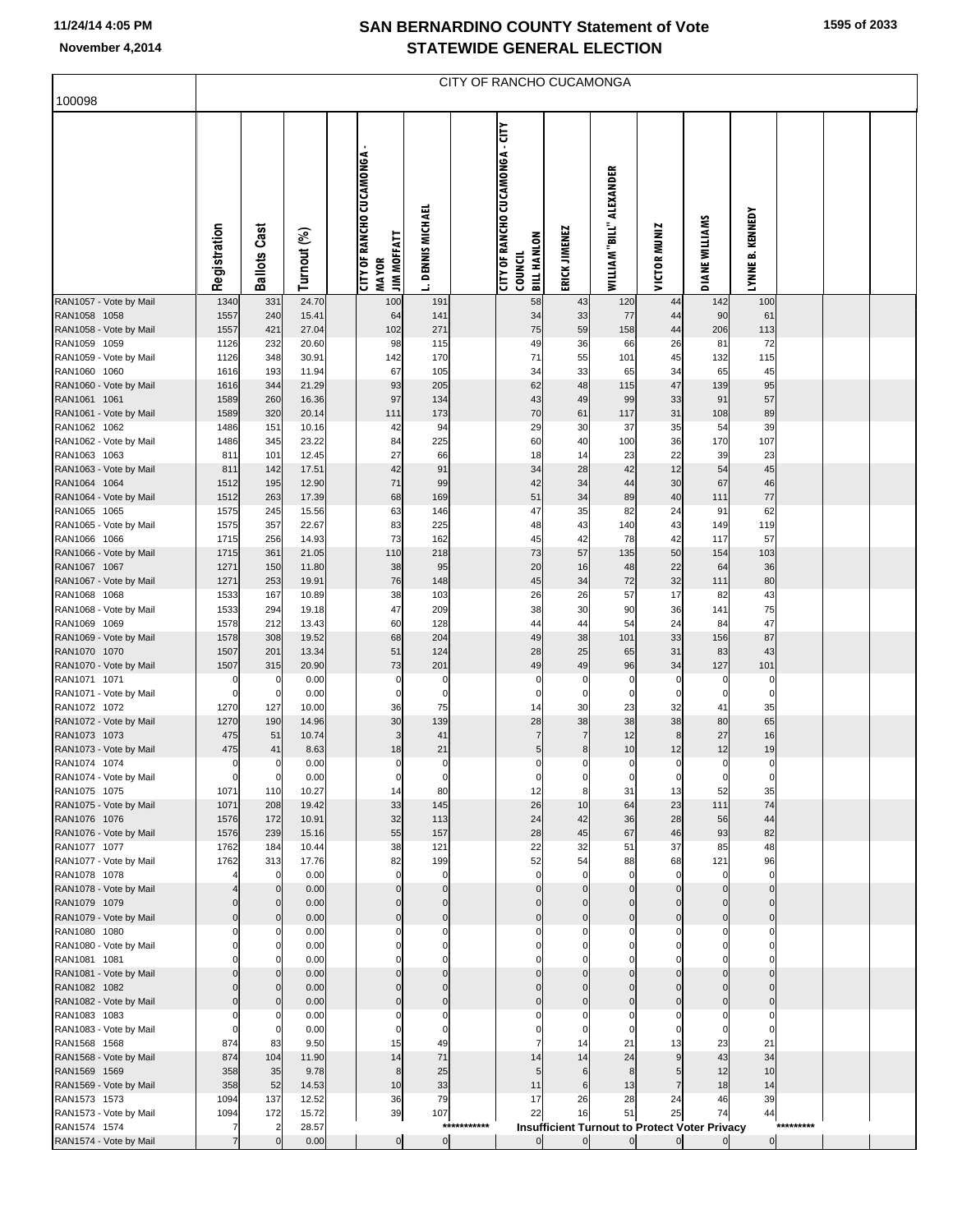#### **SAN BERNARDINO COUNTY Statement of Vote November 4,2014 STATEWIDE GENERAL ELECTION**

| 1596 of 2033 |
|--------------|
|--------------|

| 100098<br>CITY OF RANCHO CUCAMONGA - CITY<br><b>CITY OF RANCHO CUCAMONGA</b><br>WILLIAM "BILL" ALEXANDER<br><b>DENNIS MICHAEL</b><br>LYNNE B. KENNEDY<br>DIANE WILLIAMS<br><b>Ballots Cast</b><br>Registration<br>VICTOR MUNIZ<br>ERICK JIMENEZ<br>Turnout (%)<br><b>JIM MOFFATT</b><br><b>BILL HANLON</b><br>COUNCIL<br><b>MAYOR</b><br>RAN1084 1084<br>1.89<br>************<br>*********<br><b>Insufficient Turnout to Protect Voter Privacy</b><br>53<br>RAN1084 - Vote by Mail<br>53<br>12<br>22.64<br>9<br>3<br>RAN1086 1086<br>44<br>18.18<br>5<br>8<br>4<br>$\overline{4}$<br>$\mathbf 0$<br>3<br>RAN1086 - Vote by Mail<br>13.64<br>$\overline{2}$<br>44<br>C<br>6<br>5<br>з<br>0<br>RAN1260 1260<br>1686<br>286<br>16.96<br>103<br>152<br>37<br>101<br>35<br>97<br>94<br>52<br>171<br>RAN1260 - Vote by Mail<br>1686<br>524<br>31.08<br>176<br>291<br>124<br>57<br>190<br>65<br>220<br>284<br>38<br>RAN1261 1261<br>1721<br>16.50<br>78<br>166<br>54<br>30<br>115<br>99<br>52<br>142<br>RAN1261 - Vote by Mail<br>1721<br>496<br>28.82<br>187<br>250<br>189<br>111<br>45<br>185<br>54<br>42<br>97<br>76<br>RAN1262 1262<br>1637<br>275<br>16.80<br>100<br>141<br>42<br>102<br>49<br>RAN1262 - Vote by Mail<br>29.08<br>217<br>133<br>1637<br>476<br>149<br>289<br>87<br>60<br>61<br>195<br>RAN1263 1263<br>311<br>18.60<br>111<br>171<br>57<br>45<br>128<br>40<br>107<br>90<br>1672<br>RAN1263 - Vote by Mail<br>1672<br>486<br>29.07<br>128<br>307<br>78<br>44<br>198<br>56<br>202<br>159<br>28<br>39<br>RAN1264 1264<br>1694<br>303<br>17.89<br>95<br>172<br>50<br>108<br>117<br>88<br>RAN1264 - Vote by Mail<br>1694<br>563<br>33.23<br>174<br>338<br>107<br>224<br>62<br>242<br>187<br>66<br>37<br>RAN1265 1265<br>1851<br>308<br>16.64<br>99<br>184<br>64<br>30<br>139<br>122<br>83<br>RAN1265 - Vote by Mail<br>547<br>29.55<br>335<br>257<br>78<br>248<br>182<br>1851<br>176<br>87<br>64<br>RAN1266 1266<br>1620<br>14.81<br>63<br>151<br>72<br>38<br>66<br>240<br>41<br>44<br>94<br>47<br>RAN1266 - Vote by Mail<br>1620<br>362<br>22.35<br>88<br>225<br>71<br>43<br>119<br>143<br>114<br>RAN1267 1267<br>1638<br>290<br>17.70<br>114<br>155<br>61<br>40<br>102<br>61<br>109<br>81<br>RAN1267 - Vote by Mail<br>1638<br>477<br>29.12<br>160<br>260<br>59<br>168<br>71<br>198<br>148<br>81<br>RAN1272 1272<br>45<br>0.00<br>$\pmb{0}$<br>$\mathbf 0$<br>$\mathbf 0$<br>$\mathbf 0$<br>$\mathbf 0$<br>$\mathbf 0$<br>$\mathbf 0$<br>$\mathbf 0$<br>0<br>RAN1272 - Vote by Mail<br>35.56<br>7<br>3<br>2<br>45<br>16<br>9<br>S<br>З<br>З<br>6<br>RAN1454 1454<br>0.00<br>$\mathbf 0$<br>0<br>$\Omega$<br>0<br>$\Omega$<br>C<br>0<br>0<br>0<br>RAN1454 - Vote by Mail<br>$\mathbf 0$<br>0.00<br>$\Omega$<br>$\Omega$<br>$\Omega$<br>$\Omega$<br>0<br>$\Omega$<br>C<br>$\Omega$<br>$\Omega$<br>RAN1455 1455<br>0.00<br>$\Omega$<br>$\mathcal{C}$<br>$\mathbf 0$<br>$\Omega$<br>$\Omega$<br>$\Omega$<br>RAN1455 - Vote by Mail<br>$\mathbf 0$<br>0.00<br>$\mathbf 0$<br>$\mathbf 0$<br>$\Omega$<br>$\Omega$<br>$\mathcal{C}$<br>$\Omega$<br>$\Omega$<br>$\Omega$<br>$\Omega$<br>RAN1456 1456<br>$\mathbf 0$<br>0.00<br>$\mathbf 0$<br>$\mathbf 0$<br>$\mathbf 0$<br>$\mathbf 0$<br>$\mathbf 0$<br>$\mathbf 0$<br>$\mathbf 0$<br>$\mathbf 0$<br>$\Omega$<br>RAN1456 - Vote by Mail<br>0.00<br>$\Omega$<br>$\mathcal{C}$<br>$\mathcal{C}$<br>C<br>C<br>r<br><b>Precinct Totals</b><br>84584<br>11941<br>14.12<br>3337<br>7092<br>1946<br>1743<br>3817<br>1793<br>4515<br>3202<br>Vote by Mail Totals<br>84584<br>18708<br>22.12<br>4940<br>11673<br>3180<br>2443<br>6549<br>2484<br>7908<br>5885<br><b>Grand Totals</b><br>84584<br>30649<br>36.23<br>8277<br>18765<br>5126<br>4186<br>10366<br>4277<br>12423<br>9087<br>12423<br>California<br>84584<br>30649<br>36.23<br>8277<br>18765<br>5126<br>4186<br>10366<br>4277<br>9087<br>San Bernardino County<br>84584<br>30649<br>36.23<br>8277<br>18765<br>5126<br>4186<br>10366<br>4277<br>12423<br>9087<br>84584<br>30649<br>36.23<br>8277<br>18765<br>5126<br>4186<br>10366<br>4277<br>12423<br>9087<br>State Bd of Equal 1<br>U. S. Representative District 27<br>0.00<br>$\mathbf 0$<br>$\mathbf 0$<br>$\mathbf 0$<br>$\mathbf 0$<br>$\mathbf 0$<br>$\mathbf 0$<br>$\mathbf 0$<br>$\Omega$<br>$\mathcal{C}$<br>$\Omega$<br>U. S. Representative District 31<br>36.23<br>18765<br>5126<br>4277<br>12423<br>9087<br>84584<br>30649<br>8277<br>4186<br>10366<br>0.00<br>U. S. Representative District 35<br>0<br>$\mathcal{C}$<br>$\Omega$<br>0<br>0<br>C<br>0<br>Senatorial District 20<br>0.00<br>$\Omega$<br>$\mathcal{C}$<br>$\mathbf 0$<br>Senatorial District 23<br>30649<br>36.23<br>8277<br>18765<br>5126<br>4186<br>4277<br>12423<br>9087<br>84584<br>10366<br>Senatorial District 25<br>0.00<br>$\mathbf 0$<br>$\mathbf 0$<br>$\mathbf 0$<br>$\Omega$<br>$\mathbf 0$<br>$\Omega$<br>$\mathbf 0$<br>$\mathbf 0$<br>$\Omega$<br>State Assembly District 40<br>71020<br>24405<br>34.36<br>15169<br>3949<br>3450<br>7932<br>3450<br>9941<br>7215<br>6269<br>13564<br>6244<br>46.03<br>2008<br>3596<br>2434<br>827<br>2482<br>1872<br>State Assembly District 41<br>1177<br>736<br>State Assembly District 52<br>0.00<br>$\mathbf 0$<br>$\mathbf 0$<br>0<br>0<br>C<br>$\mathsf{C}$<br>0<br>0<br>Supervisorial District 2<br>36.23<br>8277<br>18765<br>5126<br>4277<br>9087<br>84584<br>30649<br>4186<br>10366<br>12423<br>Supervisorial District 4<br>0.00<br>$\mathsf{C}$<br>0<br>$\Omega$<br>84584<br>30649<br>36.23<br>8277<br>18765<br>5126<br>4186<br>10366<br>4277<br>12423<br>9087<br>City of Rancho Cucamonga | CITY OF RANCHO CUCAMONGA |  |  |  |  |  |  |  |  |  |  |  |  |  |  |  |
|-------------------------------------------------------------------------------------------------------------------------------------------------------------------------------------------------------------------------------------------------------------------------------------------------------------------------------------------------------------------------------------------------------------------------------------------------------------------------------------------------------------------------------------------------------------------------------------------------------------------------------------------------------------------------------------------------------------------------------------------------------------------------------------------------------------------------------------------------------------------------------------------------------------------------------------------------------------------------------------------------------------------------------------------------------------------------------------------------------------------------------------------------------------------------------------------------------------------------------------------------------------------------------------------------------------------------------------------------------------------------------------------------------------------------------------------------------------------------------------------------------------------------------------------------------------------------------------------------------------------------------------------------------------------------------------------------------------------------------------------------------------------------------------------------------------------------------------------------------------------------------------------------------------------------------------------------------------------------------------------------------------------------------------------------------------------------------------------------------------------------------------------------------------------------------------------------------------------------------------------------------------------------------------------------------------------------------------------------------------------------------------------------------------------------------------------------------------------------------------------------------------------------------------------------------------------------------------------------------------------------------------------------------------------------------------------------------------------------------------------------------------------------------------------------------------------------------------------------------------------------------------------------------------------------------------------------------------------------------------------------------------------------------------------------------------------------------------------------------------------------------------------------------------------------------------------------------------------------------------------------------------------------------------------------------------------------------------------------------------------------------------------------------------------------------------------------------------------------------------------------------------------------------------------------------------------------------------------------------------------------------------------------------------------------------------------------------------------------------------------------------------------------------------------------------------------------------------------------------------------------------------------------------------------------------------------------------------------------------------------------------------------------------------------------------------------------------------------------------------------------------------------------------------------------------------------------------------------------------------------------------------------------------------------------------------------------------------------------------------------------------------------------------------------------------------------------------------------------------------------------------------------------------------------------------------------------------------------------------------------------------------------------------------------------------------------------------------------------------------------------------------------------------------------------------------------------------------------------------------------------------------------------------------------------------------------------------------------------------------------------------------------------------------------------------------------------------------------------------------------------------------------------------------------------------------------------------------------------------------------------------------------------------------------------------------------------------------------------------------------------------------------------------------------------------------------------------------------------------------------------------------------------------------------------------------------------------------|--------------------------|--|--|--|--|--|--|--|--|--|--|--|--|--|--|--|
|                                                                                                                                                                                                                                                                                                                                                                                                                                                                                                                                                                                                                                                                                                                                                                                                                                                                                                                                                                                                                                                                                                                                                                                                                                                                                                                                                                                                                                                                                                                                                                                                                                                                                                                                                                                                                                                                                                                                                                                                                                                                                                                                                                                                                                                                                                                                                                                                                                                                                                                                                                                                                                                                                                                                                                                                                                                                                                                                                                                                                                                                                                                                                                                                                                                                                                                                                                                                                                                                                                                                                                                                                                                                                                                                                                                                                                                                                                                                                                                                                                                                                                                                                                                                                                                                                                                                                                                                                                                                                                                                                                                                                                                                                                                                                                                                                                                                                                                                                                                                                                                                                                                                                                                                                                                                                                                                                                                                                                                                                                                                                                                     |                          |  |  |  |  |  |  |  |  |  |  |  |  |  |  |  |
|                                                                                                                                                                                                                                                                                                                                                                                                                                                                                                                                                                                                                                                                                                                                                                                                                                                                                                                                                                                                                                                                                                                                                                                                                                                                                                                                                                                                                                                                                                                                                                                                                                                                                                                                                                                                                                                                                                                                                                                                                                                                                                                                                                                                                                                                                                                                                                                                                                                                                                                                                                                                                                                                                                                                                                                                                                                                                                                                                                                                                                                                                                                                                                                                                                                                                                                                                                                                                                                                                                                                                                                                                                                                                                                                                                                                                                                                                                                                                                                                                                                                                                                                                                                                                                                                                                                                                                                                                                                                                                                                                                                                                                                                                                                                                                                                                                                                                                                                                                                                                                                                                                                                                                                                                                                                                                                                                                                                                                                                                                                                                                                     |                          |  |  |  |  |  |  |  |  |  |  |  |  |  |  |  |
|                                                                                                                                                                                                                                                                                                                                                                                                                                                                                                                                                                                                                                                                                                                                                                                                                                                                                                                                                                                                                                                                                                                                                                                                                                                                                                                                                                                                                                                                                                                                                                                                                                                                                                                                                                                                                                                                                                                                                                                                                                                                                                                                                                                                                                                                                                                                                                                                                                                                                                                                                                                                                                                                                                                                                                                                                                                                                                                                                                                                                                                                                                                                                                                                                                                                                                                                                                                                                                                                                                                                                                                                                                                                                                                                                                                                                                                                                                                                                                                                                                                                                                                                                                                                                                                                                                                                                                                                                                                                                                                                                                                                                                                                                                                                                                                                                                                                                                                                                                                                                                                                                                                                                                                                                                                                                                                                                                                                                                                                                                                                                                                     |                          |  |  |  |  |  |  |  |  |  |  |  |  |  |  |  |
|                                                                                                                                                                                                                                                                                                                                                                                                                                                                                                                                                                                                                                                                                                                                                                                                                                                                                                                                                                                                                                                                                                                                                                                                                                                                                                                                                                                                                                                                                                                                                                                                                                                                                                                                                                                                                                                                                                                                                                                                                                                                                                                                                                                                                                                                                                                                                                                                                                                                                                                                                                                                                                                                                                                                                                                                                                                                                                                                                                                                                                                                                                                                                                                                                                                                                                                                                                                                                                                                                                                                                                                                                                                                                                                                                                                                                                                                                                                                                                                                                                                                                                                                                                                                                                                                                                                                                                                                                                                                                                                                                                                                                                                                                                                                                                                                                                                                                                                                                                                                                                                                                                                                                                                                                                                                                                                                                                                                                                                                                                                                                                                     |                          |  |  |  |  |  |  |  |  |  |  |  |  |  |  |  |
|                                                                                                                                                                                                                                                                                                                                                                                                                                                                                                                                                                                                                                                                                                                                                                                                                                                                                                                                                                                                                                                                                                                                                                                                                                                                                                                                                                                                                                                                                                                                                                                                                                                                                                                                                                                                                                                                                                                                                                                                                                                                                                                                                                                                                                                                                                                                                                                                                                                                                                                                                                                                                                                                                                                                                                                                                                                                                                                                                                                                                                                                                                                                                                                                                                                                                                                                                                                                                                                                                                                                                                                                                                                                                                                                                                                                                                                                                                                                                                                                                                                                                                                                                                                                                                                                                                                                                                                                                                                                                                                                                                                                                                                                                                                                                                                                                                                                                                                                                                                                                                                                                                                                                                                                                                                                                                                                                                                                                                                                                                                                                                                     |                          |  |  |  |  |  |  |  |  |  |  |  |  |  |  |  |
|                                                                                                                                                                                                                                                                                                                                                                                                                                                                                                                                                                                                                                                                                                                                                                                                                                                                                                                                                                                                                                                                                                                                                                                                                                                                                                                                                                                                                                                                                                                                                                                                                                                                                                                                                                                                                                                                                                                                                                                                                                                                                                                                                                                                                                                                                                                                                                                                                                                                                                                                                                                                                                                                                                                                                                                                                                                                                                                                                                                                                                                                                                                                                                                                                                                                                                                                                                                                                                                                                                                                                                                                                                                                                                                                                                                                                                                                                                                                                                                                                                                                                                                                                                                                                                                                                                                                                                                                                                                                                                                                                                                                                                                                                                                                                                                                                                                                                                                                                                                                                                                                                                                                                                                                                                                                                                                                                                                                                                                                                                                                                                                     |                          |  |  |  |  |  |  |  |  |  |  |  |  |  |  |  |
|                                                                                                                                                                                                                                                                                                                                                                                                                                                                                                                                                                                                                                                                                                                                                                                                                                                                                                                                                                                                                                                                                                                                                                                                                                                                                                                                                                                                                                                                                                                                                                                                                                                                                                                                                                                                                                                                                                                                                                                                                                                                                                                                                                                                                                                                                                                                                                                                                                                                                                                                                                                                                                                                                                                                                                                                                                                                                                                                                                                                                                                                                                                                                                                                                                                                                                                                                                                                                                                                                                                                                                                                                                                                                                                                                                                                                                                                                                                                                                                                                                                                                                                                                                                                                                                                                                                                                                                                                                                                                                                                                                                                                                                                                                                                                                                                                                                                                                                                                                                                                                                                                                                                                                                                                                                                                                                                                                                                                                                                                                                                                                                     |                          |  |  |  |  |  |  |  |  |  |  |  |  |  |  |  |
|                                                                                                                                                                                                                                                                                                                                                                                                                                                                                                                                                                                                                                                                                                                                                                                                                                                                                                                                                                                                                                                                                                                                                                                                                                                                                                                                                                                                                                                                                                                                                                                                                                                                                                                                                                                                                                                                                                                                                                                                                                                                                                                                                                                                                                                                                                                                                                                                                                                                                                                                                                                                                                                                                                                                                                                                                                                                                                                                                                                                                                                                                                                                                                                                                                                                                                                                                                                                                                                                                                                                                                                                                                                                                                                                                                                                                                                                                                                                                                                                                                                                                                                                                                                                                                                                                                                                                                                                                                                                                                                                                                                                                                                                                                                                                                                                                                                                                                                                                                                                                                                                                                                                                                                                                                                                                                                                                                                                                                                                                                                                                                                     |                          |  |  |  |  |  |  |  |  |  |  |  |  |  |  |  |
|                                                                                                                                                                                                                                                                                                                                                                                                                                                                                                                                                                                                                                                                                                                                                                                                                                                                                                                                                                                                                                                                                                                                                                                                                                                                                                                                                                                                                                                                                                                                                                                                                                                                                                                                                                                                                                                                                                                                                                                                                                                                                                                                                                                                                                                                                                                                                                                                                                                                                                                                                                                                                                                                                                                                                                                                                                                                                                                                                                                                                                                                                                                                                                                                                                                                                                                                                                                                                                                                                                                                                                                                                                                                                                                                                                                                                                                                                                                                                                                                                                                                                                                                                                                                                                                                                                                                                                                                                                                                                                                                                                                                                                                                                                                                                                                                                                                                                                                                                                                                                                                                                                                                                                                                                                                                                                                                                                                                                                                                                                                                                                                     |                          |  |  |  |  |  |  |  |  |  |  |  |  |  |  |  |
|                                                                                                                                                                                                                                                                                                                                                                                                                                                                                                                                                                                                                                                                                                                                                                                                                                                                                                                                                                                                                                                                                                                                                                                                                                                                                                                                                                                                                                                                                                                                                                                                                                                                                                                                                                                                                                                                                                                                                                                                                                                                                                                                                                                                                                                                                                                                                                                                                                                                                                                                                                                                                                                                                                                                                                                                                                                                                                                                                                                                                                                                                                                                                                                                                                                                                                                                                                                                                                                                                                                                                                                                                                                                                                                                                                                                                                                                                                                                                                                                                                                                                                                                                                                                                                                                                                                                                                                                                                                                                                                                                                                                                                                                                                                                                                                                                                                                                                                                                                                                                                                                                                                                                                                                                                                                                                                                                                                                                                                                                                                                                                                     |                          |  |  |  |  |  |  |  |  |  |  |  |  |  |  |  |
|                                                                                                                                                                                                                                                                                                                                                                                                                                                                                                                                                                                                                                                                                                                                                                                                                                                                                                                                                                                                                                                                                                                                                                                                                                                                                                                                                                                                                                                                                                                                                                                                                                                                                                                                                                                                                                                                                                                                                                                                                                                                                                                                                                                                                                                                                                                                                                                                                                                                                                                                                                                                                                                                                                                                                                                                                                                                                                                                                                                                                                                                                                                                                                                                                                                                                                                                                                                                                                                                                                                                                                                                                                                                                                                                                                                                                                                                                                                                                                                                                                                                                                                                                                                                                                                                                                                                                                                                                                                                                                                                                                                                                                                                                                                                                                                                                                                                                                                                                                                                                                                                                                                                                                                                                                                                                                                                                                                                                                                                                                                                                                                     |                          |  |  |  |  |  |  |  |  |  |  |  |  |  |  |  |
|                                                                                                                                                                                                                                                                                                                                                                                                                                                                                                                                                                                                                                                                                                                                                                                                                                                                                                                                                                                                                                                                                                                                                                                                                                                                                                                                                                                                                                                                                                                                                                                                                                                                                                                                                                                                                                                                                                                                                                                                                                                                                                                                                                                                                                                                                                                                                                                                                                                                                                                                                                                                                                                                                                                                                                                                                                                                                                                                                                                                                                                                                                                                                                                                                                                                                                                                                                                                                                                                                                                                                                                                                                                                                                                                                                                                                                                                                                                                                                                                                                                                                                                                                                                                                                                                                                                                                                                                                                                                                                                                                                                                                                                                                                                                                                                                                                                                                                                                                                                                                                                                                                                                                                                                                                                                                                                                                                                                                                                                                                                                                                                     |                          |  |  |  |  |  |  |  |  |  |  |  |  |  |  |  |
|                                                                                                                                                                                                                                                                                                                                                                                                                                                                                                                                                                                                                                                                                                                                                                                                                                                                                                                                                                                                                                                                                                                                                                                                                                                                                                                                                                                                                                                                                                                                                                                                                                                                                                                                                                                                                                                                                                                                                                                                                                                                                                                                                                                                                                                                                                                                                                                                                                                                                                                                                                                                                                                                                                                                                                                                                                                                                                                                                                                                                                                                                                                                                                                                                                                                                                                                                                                                                                                                                                                                                                                                                                                                                                                                                                                                                                                                                                                                                                                                                                                                                                                                                                                                                                                                                                                                                                                                                                                                                                                                                                                                                                                                                                                                                                                                                                                                                                                                                                                                                                                                                                                                                                                                                                                                                                                                                                                                                                                                                                                                                                                     |                          |  |  |  |  |  |  |  |  |  |  |  |  |  |  |  |
|                                                                                                                                                                                                                                                                                                                                                                                                                                                                                                                                                                                                                                                                                                                                                                                                                                                                                                                                                                                                                                                                                                                                                                                                                                                                                                                                                                                                                                                                                                                                                                                                                                                                                                                                                                                                                                                                                                                                                                                                                                                                                                                                                                                                                                                                                                                                                                                                                                                                                                                                                                                                                                                                                                                                                                                                                                                                                                                                                                                                                                                                                                                                                                                                                                                                                                                                                                                                                                                                                                                                                                                                                                                                                                                                                                                                                                                                                                                                                                                                                                                                                                                                                                                                                                                                                                                                                                                                                                                                                                                                                                                                                                                                                                                                                                                                                                                                                                                                                                                                                                                                                                                                                                                                                                                                                                                                                                                                                                                                                                                                                                                     |                          |  |  |  |  |  |  |  |  |  |  |  |  |  |  |  |
|                                                                                                                                                                                                                                                                                                                                                                                                                                                                                                                                                                                                                                                                                                                                                                                                                                                                                                                                                                                                                                                                                                                                                                                                                                                                                                                                                                                                                                                                                                                                                                                                                                                                                                                                                                                                                                                                                                                                                                                                                                                                                                                                                                                                                                                                                                                                                                                                                                                                                                                                                                                                                                                                                                                                                                                                                                                                                                                                                                                                                                                                                                                                                                                                                                                                                                                                                                                                                                                                                                                                                                                                                                                                                                                                                                                                                                                                                                                                                                                                                                                                                                                                                                                                                                                                                                                                                                                                                                                                                                                                                                                                                                                                                                                                                                                                                                                                                                                                                                                                                                                                                                                                                                                                                                                                                                                                                                                                                                                                                                                                                                                     |                          |  |  |  |  |  |  |  |  |  |  |  |  |  |  |  |
|                                                                                                                                                                                                                                                                                                                                                                                                                                                                                                                                                                                                                                                                                                                                                                                                                                                                                                                                                                                                                                                                                                                                                                                                                                                                                                                                                                                                                                                                                                                                                                                                                                                                                                                                                                                                                                                                                                                                                                                                                                                                                                                                                                                                                                                                                                                                                                                                                                                                                                                                                                                                                                                                                                                                                                                                                                                                                                                                                                                                                                                                                                                                                                                                                                                                                                                                                                                                                                                                                                                                                                                                                                                                                                                                                                                                                                                                                                                                                                                                                                                                                                                                                                                                                                                                                                                                                                                                                                                                                                                                                                                                                                                                                                                                                                                                                                                                                                                                                                                                                                                                                                                                                                                                                                                                                                                                                                                                                                                                                                                                                                                     |                          |  |  |  |  |  |  |  |  |  |  |  |  |  |  |  |
|                                                                                                                                                                                                                                                                                                                                                                                                                                                                                                                                                                                                                                                                                                                                                                                                                                                                                                                                                                                                                                                                                                                                                                                                                                                                                                                                                                                                                                                                                                                                                                                                                                                                                                                                                                                                                                                                                                                                                                                                                                                                                                                                                                                                                                                                                                                                                                                                                                                                                                                                                                                                                                                                                                                                                                                                                                                                                                                                                                                                                                                                                                                                                                                                                                                                                                                                                                                                                                                                                                                                                                                                                                                                                                                                                                                                                                                                                                                                                                                                                                                                                                                                                                                                                                                                                                                                                                                                                                                                                                                                                                                                                                                                                                                                                                                                                                                                                                                                                                                                                                                                                                                                                                                                                                                                                                                                                                                                                                                                                                                                                                                     |                          |  |  |  |  |  |  |  |  |  |  |  |  |  |  |  |
|                                                                                                                                                                                                                                                                                                                                                                                                                                                                                                                                                                                                                                                                                                                                                                                                                                                                                                                                                                                                                                                                                                                                                                                                                                                                                                                                                                                                                                                                                                                                                                                                                                                                                                                                                                                                                                                                                                                                                                                                                                                                                                                                                                                                                                                                                                                                                                                                                                                                                                                                                                                                                                                                                                                                                                                                                                                                                                                                                                                                                                                                                                                                                                                                                                                                                                                                                                                                                                                                                                                                                                                                                                                                                                                                                                                                                                                                                                                                                                                                                                                                                                                                                                                                                                                                                                                                                                                                                                                                                                                                                                                                                                                                                                                                                                                                                                                                                                                                                                                                                                                                                                                                                                                                                                                                                                                                                                                                                                                                                                                                                                                     |                          |  |  |  |  |  |  |  |  |  |  |  |  |  |  |  |
|                                                                                                                                                                                                                                                                                                                                                                                                                                                                                                                                                                                                                                                                                                                                                                                                                                                                                                                                                                                                                                                                                                                                                                                                                                                                                                                                                                                                                                                                                                                                                                                                                                                                                                                                                                                                                                                                                                                                                                                                                                                                                                                                                                                                                                                                                                                                                                                                                                                                                                                                                                                                                                                                                                                                                                                                                                                                                                                                                                                                                                                                                                                                                                                                                                                                                                                                                                                                                                                                                                                                                                                                                                                                                                                                                                                                                                                                                                                                                                                                                                                                                                                                                                                                                                                                                                                                                                                                                                                                                                                                                                                                                                                                                                                                                                                                                                                                                                                                                                                                                                                                                                                                                                                                                                                                                                                                                                                                                                                                                                                                                                                     |                          |  |  |  |  |  |  |  |  |  |  |  |  |  |  |  |
|                                                                                                                                                                                                                                                                                                                                                                                                                                                                                                                                                                                                                                                                                                                                                                                                                                                                                                                                                                                                                                                                                                                                                                                                                                                                                                                                                                                                                                                                                                                                                                                                                                                                                                                                                                                                                                                                                                                                                                                                                                                                                                                                                                                                                                                                                                                                                                                                                                                                                                                                                                                                                                                                                                                                                                                                                                                                                                                                                                                                                                                                                                                                                                                                                                                                                                                                                                                                                                                                                                                                                                                                                                                                                                                                                                                                                                                                                                                                                                                                                                                                                                                                                                                                                                                                                                                                                                                                                                                                                                                                                                                                                                                                                                                                                                                                                                                                                                                                                                                                                                                                                                                                                                                                                                                                                                                                                                                                                                                                                                                                                                                     |                          |  |  |  |  |  |  |  |  |  |  |  |  |  |  |  |
|                                                                                                                                                                                                                                                                                                                                                                                                                                                                                                                                                                                                                                                                                                                                                                                                                                                                                                                                                                                                                                                                                                                                                                                                                                                                                                                                                                                                                                                                                                                                                                                                                                                                                                                                                                                                                                                                                                                                                                                                                                                                                                                                                                                                                                                                                                                                                                                                                                                                                                                                                                                                                                                                                                                                                                                                                                                                                                                                                                                                                                                                                                                                                                                                                                                                                                                                                                                                                                                                                                                                                                                                                                                                                                                                                                                                                                                                                                                                                                                                                                                                                                                                                                                                                                                                                                                                                                                                                                                                                                                                                                                                                                                                                                                                                                                                                                                                                                                                                                                                                                                                                                                                                                                                                                                                                                                                                                                                                                                                                                                                                                                     |                          |  |  |  |  |  |  |  |  |  |  |  |  |  |  |  |
|                                                                                                                                                                                                                                                                                                                                                                                                                                                                                                                                                                                                                                                                                                                                                                                                                                                                                                                                                                                                                                                                                                                                                                                                                                                                                                                                                                                                                                                                                                                                                                                                                                                                                                                                                                                                                                                                                                                                                                                                                                                                                                                                                                                                                                                                                                                                                                                                                                                                                                                                                                                                                                                                                                                                                                                                                                                                                                                                                                                                                                                                                                                                                                                                                                                                                                                                                                                                                                                                                                                                                                                                                                                                                                                                                                                                                                                                                                                                                                                                                                                                                                                                                                                                                                                                                                                                                                                                                                                                                                                                                                                                                                                                                                                                                                                                                                                                                                                                                                                                                                                                                                                                                                                                                                                                                                                                                                                                                                                                                                                                                                                     |                          |  |  |  |  |  |  |  |  |  |  |  |  |  |  |  |
|                                                                                                                                                                                                                                                                                                                                                                                                                                                                                                                                                                                                                                                                                                                                                                                                                                                                                                                                                                                                                                                                                                                                                                                                                                                                                                                                                                                                                                                                                                                                                                                                                                                                                                                                                                                                                                                                                                                                                                                                                                                                                                                                                                                                                                                                                                                                                                                                                                                                                                                                                                                                                                                                                                                                                                                                                                                                                                                                                                                                                                                                                                                                                                                                                                                                                                                                                                                                                                                                                                                                                                                                                                                                                                                                                                                                                                                                                                                                                                                                                                                                                                                                                                                                                                                                                                                                                                                                                                                                                                                                                                                                                                                                                                                                                                                                                                                                                                                                                                                                                                                                                                                                                                                                                                                                                                                                                                                                                                                                                                                                                                                     |                          |  |  |  |  |  |  |  |  |  |  |  |  |  |  |  |
|                                                                                                                                                                                                                                                                                                                                                                                                                                                                                                                                                                                                                                                                                                                                                                                                                                                                                                                                                                                                                                                                                                                                                                                                                                                                                                                                                                                                                                                                                                                                                                                                                                                                                                                                                                                                                                                                                                                                                                                                                                                                                                                                                                                                                                                                                                                                                                                                                                                                                                                                                                                                                                                                                                                                                                                                                                                                                                                                                                                                                                                                                                                                                                                                                                                                                                                                                                                                                                                                                                                                                                                                                                                                                                                                                                                                                                                                                                                                                                                                                                                                                                                                                                                                                                                                                                                                                                                                                                                                                                                                                                                                                                                                                                                                                                                                                                                                                                                                                                                                                                                                                                                                                                                                                                                                                                                                                                                                                                                                                                                                                                                     |                          |  |  |  |  |  |  |  |  |  |  |  |  |  |  |  |
|                                                                                                                                                                                                                                                                                                                                                                                                                                                                                                                                                                                                                                                                                                                                                                                                                                                                                                                                                                                                                                                                                                                                                                                                                                                                                                                                                                                                                                                                                                                                                                                                                                                                                                                                                                                                                                                                                                                                                                                                                                                                                                                                                                                                                                                                                                                                                                                                                                                                                                                                                                                                                                                                                                                                                                                                                                                                                                                                                                                                                                                                                                                                                                                                                                                                                                                                                                                                                                                                                                                                                                                                                                                                                                                                                                                                                                                                                                                                                                                                                                                                                                                                                                                                                                                                                                                                                                                                                                                                                                                                                                                                                                                                                                                                                                                                                                                                                                                                                                                                                                                                                                                                                                                                                                                                                                                                                                                                                                                                                                                                                                                     |                          |  |  |  |  |  |  |  |  |  |  |  |  |  |  |  |
|                                                                                                                                                                                                                                                                                                                                                                                                                                                                                                                                                                                                                                                                                                                                                                                                                                                                                                                                                                                                                                                                                                                                                                                                                                                                                                                                                                                                                                                                                                                                                                                                                                                                                                                                                                                                                                                                                                                                                                                                                                                                                                                                                                                                                                                                                                                                                                                                                                                                                                                                                                                                                                                                                                                                                                                                                                                                                                                                                                                                                                                                                                                                                                                                                                                                                                                                                                                                                                                                                                                                                                                                                                                                                                                                                                                                                                                                                                                                                                                                                                                                                                                                                                                                                                                                                                                                                                                                                                                                                                                                                                                                                                                                                                                                                                                                                                                                                                                                                                                                                                                                                                                                                                                                                                                                                                                                                                                                                                                                                                                                                                                     |                          |  |  |  |  |  |  |  |  |  |  |  |  |  |  |  |
|                                                                                                                                                                                                                                                                                                                                                                                                                                                                                                                                                                                                                                                                                                                                                                                                                                                                                                                                                                                                                                                                                                                                                                                                                                                                                                                                                                                                                                                                                                                                                                                                                                                                                                                                                                                                                                                                                                                                                                                                                                                                                                                                                                                                                                                                                                                                                                                                                                                                                                                                                                                                                                                                                                                                                                                                                                                                                                                                                                                                                                                                                                                                                                                                                                                                                                                                                                                                                                                                                                                                                                                                                                                                                                                                                                                                                                                                                                                                                                                                                                                                                                                                                                                                                                                                                                                                                                                                                                                                                                                                                                                                                                                                                                                                                                                                                                                                                                                                                                                                                                                                                                                                                                                                                                                                                                                                                                                                                                                                                                                                                                                     |                          |  |  |  |  |  |  |  |  |  |  |  |  |  |  |  |
|                                                                                                                                                                                                                                                                                                                                                                                                                                                                                                                                                                                                                                                                                                                                                                                                                                                                                                                                                                                                                                                                                                                                                                                                                                                                                                                                                                                                                                                                                                                                                                                                                                                                                                                                                                                                                                                                                                                                                                                                                                                                                                                                                                                                                                                                                                                                                                                                                                                                                                                                                                                                                                                                                                                                                                                                                                                                                                                                                                                                                                                                                                                                                                                                                                                                                                                                                                                                                                                                                                                                                                                                                                                                                                                                                                                                                                                                                                                                                                                                                                                                                                                                                                                                                                                                                                                                                                                                                                                                                                                                                                                                                                                                                                                                                                                                                                                                                                                                                                                                                                                                                                                                                                                                                                                                                                                                                                                                                                                                                                                                                                                     |                          |  |  |  |  |  |  |  |  |  |  |  |  |  |  |  |
|                                                                                                                                                                                                                                                                                                                                                                                                                                                                                                                                                                                                                                                                                                                                                                                                                                                                                                                                                                                                                                                                                                                                                                                                                                                                                                                                                                                                                                                                                                                                                                                                                                                                                                                                                                                                                                                                                                                                                                                                                                                                                                                                                                                                                                                                                                                                                                                                                                                                                                                                                                                                                                                                                                                                                                                                                                                                                                                                                                                                                                                                                                                                                                                                                                                                                                                                                                                                                                                                                                                                                                                                                                                                                                                                                                                                                                                                                                                                                                                                                                                                                                                                                                                                                                                                                                                                                                                                                                                                                                                                                                                                                                                                                                                                                                                                                                                                                                                                                                                                                                                                                                                                                                                                                                                                                                                                                                                                                                                                                                                                                                                     |                          |  |  |  |  |  |  |  |  |  |  |  |  |  |  |  |
|                                                                                                                                                                                                                                                                                                                                                                                                                                                                                                                                                                                                                                                                                                                                                                                                                                                                                                                                                                                                                                                                                                                                                                                                                                                                                                                                                                                                                                                                                                                                                                                                                                                                                                                                                                                                                                                                                                                                                                                                                                                                                                                                                                                                                                                                                                                                                                                                                                                                                                                                                                                                                                                                                                                                                                                                                                                                                                                                                                                                                                                                                                                                                                                                                                                                                                                                                                                                                                                                                                                                                                                                                                                                                                                                                                                                                                                                                                                                                                                                                                                                                                                                                                                                                                                                                                                                                                                                                                                                                                                                                                                                                                                                                                                                                                                                                                                                                                                                                                                                                                                                                                                                                                                                                                                                                                                                                                                                                                                                                                                                                                                     |                          |  |  |  |  |  |  |  |  |  |  |  |  |  |  |  |
|                                                                                                                                                                                                                                                                                                                                                                                                                                                                                                                                                                                                                                                                                                                                                                                                                                                                                                                                                                                                                                                                                                                                                                                                                                                                                                                                                                                                                                                                                                                                                                                                                                                                                                                                                                                                                                                                                                                                                                                                                                                                                                                                                                                                                                                                                                                                                                                                                                                                                                                                                                                                                                                                                                                                                                                                                                                                                                                                                                                                                                                                                                                                                                                                                                                                                                                                                                                                                                                                                                                                                                                                                                                                                                                                                                                                                                                                                                                                                                                                                                                                                                                                                                                                                                                                                                                                                                                                                                                                                                                                                                                                                                                                                                                                                                                                                                                                                                                                                                                                                                                                                                                                                                                                                                                                                                                                                                                                                                                                                                                                                                                     |                          |  |  |  |  |  |  |  |  |  |  |  |  |  |  |  |
|                                                                                                                                                                                                                                                                                                                                                                                                                                                                                                                                                                                                                                                                                                                                                                                                                                                                                                                                                                                                                                                                                                                                                                                                                                                                                                                                                                                                                                                                                                                                                                                                                                                                                                                                                                                                                                                                                                                                                                                                                                                                                                                                                                                                                                                                                                                                                                                                                                                                                                                                                                                                                                                                                                                                                                                                                                                                                                                                                                                                                                                                                                                                                                                                                                                                                                                                                                                                                                                                                                                                                                                                                                                                                                                                                                                                                                                                                                                                                                                                                                                                                                                                                                                                                                                                                                                                                                                                                                                                                                                                                                                                                                                                                                                                                                                                                                                                                                                                                                                                                                                                                                                                                                                                                                                                                                                                                                                                                                                                                                                                                                                     |                          |  |  |  |  |  |  |  |  |  |  |  |  |  |  |  |
|                                                                                                                                                                                                                                                                                                                                                                                                                                                                                                                                                                                                                                                                                                                                                                                                                                                                                                                                                                                                                                                                                                                                                                                                                                                                                                                                                                                                                                                                                                                                                                                                                                                                                                                                                                                                                                                                                                                                                                                                                                                                                                                                                                                                                                                                                                                                                                                                                                                                                                                                                                                                                                                                                                                                                                                                                                                                                                                                                                                                                                                                                                                                                                                                                                                                                                                                                                                                                                                                                                                                                                                                                                                                                                                                                                                                                                                                                                                                                                                                                                                                                                                                                                                                                                                                                                                                                                                                                                                                                                                                                                                                                                                                                                                                                                                                                                                                                                                                                                                                                                                                                                                                                                                                                                                                                                                                                                                                                                                                                                                                                                                     |                          |  |  |  |  |  |  |  |  |  |  |  |  |  |  |  |
|                                                                                                                                                                                                                                                                                                                                                                                                                                                                                                                                                                                                                                                                                                                                                                                                                                                                                                                                                                                                                                                                                                                                                                                                                                                                                                                                                                                                                                                                                                                                                                                                                                                                                                                                                                                                                                                                                                                                                                                                                                                                                                                                                                                                                                                                                                                                                                                                                                                                                                                                                                                                                                                                                                                                                                                                                                                                                                                                                                                                                                                                                                                                                                                                                                                                                                                                                                                                                                                                                                                                                                                                                                                                                                                                                                                                                                                                                                                                                                                                                                                                                                                                                                                                                                                                                                                                                                                                                                                                                                                                                                                                                                                                                                                                                                                                                                                                                                                                                                                                                                                                                                                                                                                                                                                                                                                                                                                                                                                                                                                                                                                     |                          |  |  |  |  |  |  |  |  |  |  |  |  |  |  |  |
|                                                                                                                                                                                                                                                                                                                                                                                                                                                                                                                                                                                                                                                                                                                                                                                                                                                                                                                                                                                                                                                                                                                                                                                                                                                                                                                                                                                                                                                                                                                                                                                                                                                                                                                                                                                                                                                                                                                                                                                                                                                                                                                                                                                                                                                                                                                                                                                                                                                                                                                                                                                                                                                                                                                                                                                                                                                                                                                                                                                                                                                                                                                                                                                                                                                                                                                                                                                                                                                                                                                                                                                                                                                                                                                                                                                                                                                                                                                                                                                                                                                                                                                                                                                                                                                                                                                                                                                                                                                                                                                                                                                                                                                                                                                                                                                                                                                                                                                                                                                                                                                                                                                                                                                                                                                                                                                                                                                                                                                                                                                                                                                     |                          |  |  |  |  |  |  |  |  |  |  |  |  |  |  |  |
|                                                                                                                                                                                                                                                                                                                                                                                                                                                                                                                                                                                                                                                                                                                                                                                                                                                                                                                                                                                                                                                                                                                                                                                                                                                                                                                                                                                                                                                                                                                                                                                                                                                                                                                                                                                                                                                                                                                                                                                                                                                                                                                                                                                                                                                                                                                                                                                                                                                                                                                                                                                                                                                                                                                                                                                                                                                                                                                                                                                                                                                                                                                                                                                                                                                                                                                                                                                                                                                                                                                                                                                                                                                                                                                                                                                                                                                                                                                                                                                                                                                                                                                                                                                                                                                                                                                                                                                                                                                                                                                                                                                                                                                                                                                                                                                                                                                                                                                                                                                                                                                                                                                                                                                                                                                                                                                                                                                                                                                                                                                                                                                     |                          |  |  |  |  |  |  |  |  |  |  |  |  |  |  |  |
|                                                                                                                                                                                                                                                                                                                                                                                                                                                                                                                                                                                                                                                                                                                                                                                                                                                                                                                                                                                                                                                                                                                                                                                                                                                                                                                                                                                                                                                                                                                                                                                                                                                                                                                                                                                                                                                                                                                                                                                                                                                                                                                                                                                                                                                                                                                                                                                                                                                                                                                                                                                                                                                                                                                                                                                                                                                                                                                                                                                                                                                                                                                                                                                                                                                                                                                                                                                                                                                                                                                                                                                                                                                                                                                                                                                                                                                                                                                                                                                                                                                                                                                                                                                                                                                                                                                                                                                                                                                                                                                                                                                                                                                                                                                                                                                                                                                                                                                                                                                                                                                                                                                                                                                                                                                                                                                                                                                                                                                                                                                                                                                     |                          |  |  |  |  |  |  |  |  |  |  |  |  |  |  |  |
|                                                                                                                                                                                                                                                                                                                                                                                                                                                                                                                                                                                                                                                                                                                                                                                                                                                                                                                                                                                                                                                                                                                                                                                                                                                                                                                                                                                                                                                                                                                                                                                                                                                                                                                                                                                                                                                                                                                                                                                                                                                                                                                                                                                                                                                                                                                                                                                                                                                                                                                                                                                                                                                                                                                                                                                                                                                                                                                                                                                                                                                                                                                                                                                                                                                                                                                                                                                                                                                                                                                                                                                                                                                                                                                                                                                                                                                                                                                                                                                                                                                                                                                                                                                                                                                                                                                                                                                                                                                                                                                                                                                                                                                                                                                                                                                                                                                                                                                                                                                                                                                                                                                                                                                                                                                                                                                                                                                                                                                                                                                                                                                     |                          |  |  |  |  |  |  |  |  |  |  |  |  |  |  |  |
|                                                                                                                                                                                                                                                                                                                                                                                                                                                                                                                                                                                                                                                                                                                                                                                                                                                                                                                                                                                                                                                                                                                                                                                                                                                                                                                                                                                                                                                                                                                                                                                                                                                                                                                                                                                                                                                                                                                                                                                                                                                                                                                                                                                                                                                                                                                                                                                                                                                                                                                                                                                                                                                                                                                                                                                                                                                                                                                                                                                                                                                                                                                                                                                                                                                                                                                                                                                                                                                                                                                                                                                                                                                                                                                                                                                                                                                                                                                                                                                                                                                                                                                                                                                                                                                                                                                                                                                                                                                                                                                                                                                                                                                                                                                                                                                                                                                                                                                                                                                                                                                                                                                                                                                                                                                                                                                                                                                                                                                                                                                                                                                     |                          |  |  |  |  |  |  |  |  |  |  |  |  |  |  |  |
|                                                                                                                                                                                                                                                                                                                                                                                                                                                                                                                                                                                                                                                                                                                                                                                                                                                                                                                                                                                                                                                                                                                                                                                                                                                                                                                                                                                                                                                                                                                                                                                                                                                                                                                                                                                                                                                                                                                                                                                                                                                                                                                                                                                                                                                                                                                                                                                                                                                                                                                                                                                                                                                                                                                                                                                                                                                                                                                                                                                                                                                                                                                                                                                                                                                                                                                                                                                                                                                                                                                                                                                                                                                                                                                                                                                                                                                                                                                                                                                                                                                                                                                                                                                                                                                                                                                                                                                                                                                                                                                                                                                                                                                                                                                                                                                                                                                                                                                                                                                                                                                                                                                                                                                                                                                                                                                                                                                                                                                                                                                                                                                     |                          |  |  |  |  |  |  |  |  |  |  |  |  |  |  |  |
|                                                                                                                                                                                                                                                                                                                                                                                                                                                                                                                                                                                                                                                                                                                                                                                                                                                                                                                                                                                                                                                                                                                                                                                                                                                                                                                                                                                                                                                                                                                                                                                                                                                                                                                                                                                                                                                                                                                                                                                                                                                                                                                                                                                                                                                                                                                                                                                                                                                                                                                                                                                                                                                                                                                                                                                                                                                                                                                                                                                                                                                                                                                                                                                                                                                                                                                                                                                                                                                                                                                                                                                                                                                                                                                                                                                                                                                                                                                                                                                                                                                                                                                                                                                                                                                                                                                                                                                                                                                                                                                                                                                                                                                                                                                                                                                                                                                                                                                                                                                                                                                                                                                                                                                                                                                                                                                                                                                                                                                                                                                                                                                     |                          |  |  |  |  |  |  |  |  |  |  |  |  |  |  |  |
|                                                                                                                                                                                                                                                                                                                                                                                                                                                                                                                                                                                                                                                                                                                                                                                                                                                                                                                                                                                                                                                                                                                                                                                                                                                                                                                                                                                                                                                                                                                                                                                                                                                                                                                                                                                                                                                                                                                                                                                                                                                                                                                                                                                                                                                                                                                                                                                                                                                                                                                                                                                                                                                                                                                                                                                                                                                                                                                                                                                                                                                                                                                                                                                                                                                                                                                                                                                                                                                                                                                                                                                                                                                                                                                                                                                                                                                                                                                                                                                                                                                                                                                                                                                                                                                                                                                                                                                                                                                                                                                                                                                                                                                                                                                                                                                                                                                                                                                                                                                                                                                                                                                                                                                                                                                                                                                                                                                                                                                                                                                                                                                     |                          |  |  |  |  |  |  |  |  |  |  |  |  |  |  |  |
|                                                                                                                                                                                                                                                                                                                                                                                                                                                                                                                                                                                                                                                                                                                                                                                                                                                                                                                                                                                                                                                                                                                                                                                                                                                                                                                                                                                                                                                                                                                                                                                                                                                                                                                                                                                                                                                                                                                                                                                                                                                                                                                                                                                                                                                                                                                                                                                                                                                                                                                                                                                                                                                                                                                                                                                                                                                                                                                                                                                                                                                                                                                                                                                                                                                                                                                                                                                                                                                                                                                                                                                                                                                                                                                                                                                                                                                                                                                                                                                                                                                                                                                                                                                                                                                                                                                                                                                                                                                                                                                                                                                                                                                                                                                                                                                                                                                                                                                                                                                                                                                                                                                                                                                                                                                                                                                                                                                                                                                                                                                                                                                     |                          |  |  |  |  |  |  |  |  |  |  |  |  |  |  |  |
|                                                                                                                                                                                                                                                                                                                                                                                                                                                                                                                                                                                                                                                                                                                                                                                                                                                                                                                                                                                                                                                                                                                                                                                                                                                                                                                                                                                                                                                                                                                                                                                                                                                                                                                                                                                                                                                                                                                                                                                                                                                                                                                                                                                                                                                                                                                                                                                                                                                                                                                                                                                                                                                                                                                                                                                                                                                                                                                                                                                                                                                                                                                                                                                                                                                                                                                                                                                                                                                                                                                                                                                                                                                                                                                                                                                                                                                                                                                                                                                                                                                                                                                                                                                                                                                                                                                                                                                                                                                                                                                                                                                                                                                                                                                                                                                                                                                                                                                                                                                                                                                                                                                                                                                                                                                                                                                                                                                                                                                                                                                                                                                     |                          |  |  |  |  |  |  |  |  |  |  |  |  |  |  |  |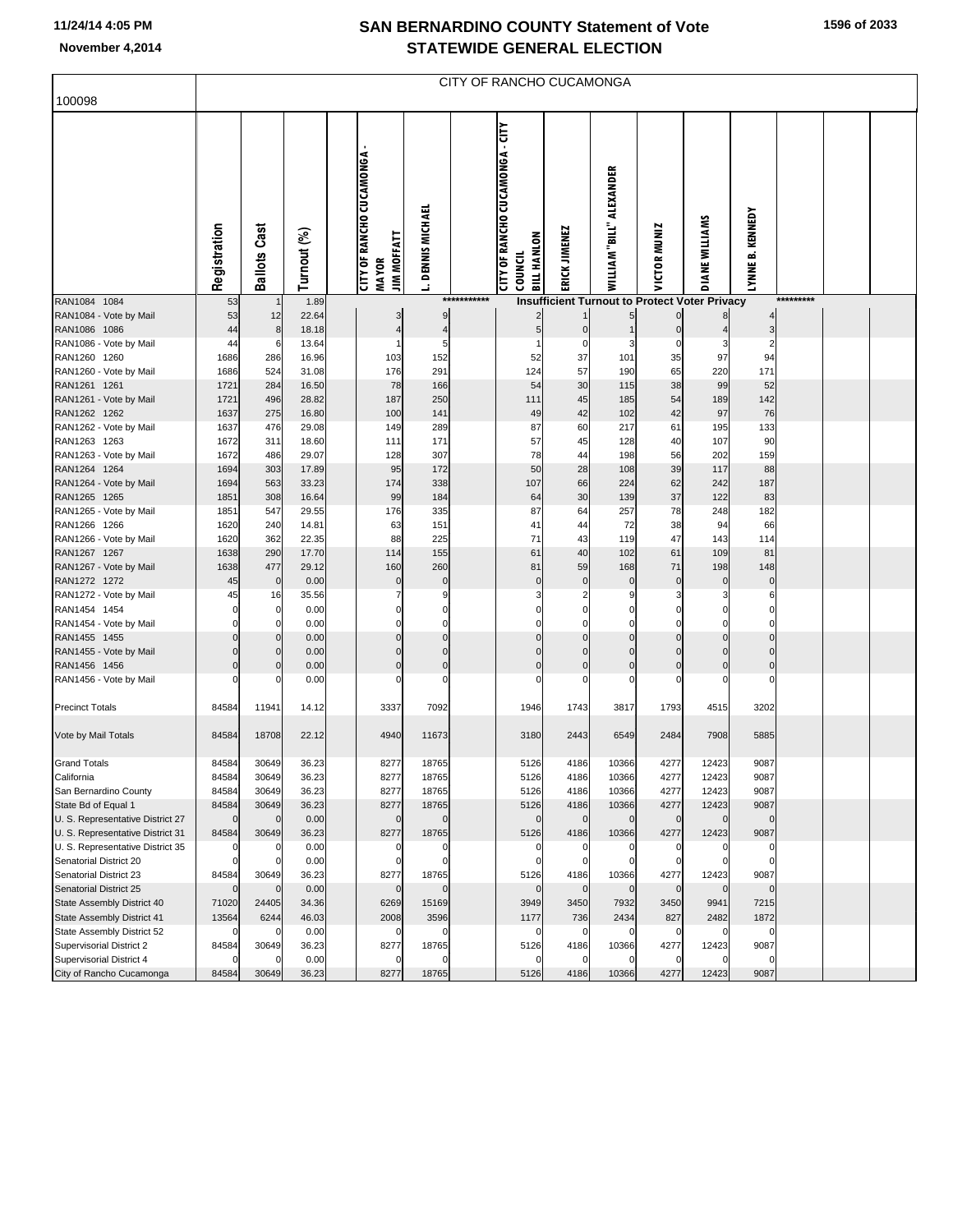| November 4,2014                        |                         |                             |              |                                                                         |                             | <b>STATEWIDE GENERAL ELECTION</b>                                       |                            |                              |                         |                             |                            |  |  |
|----------------------------------------|-------------------------|-----------------------------|--------------|-------------------------------------------------------------------------|-----------------------------|-------------------------------------------------------------------------|----------------------------|------------------------------|-------------------------|-----------------------------|----------------------------|--|--|
| 100098                                 |                         |                             |              |                                                                         |                             | CITY OF RANCHO CUCAMONGA                                                |                            |                              |                         |                             |                            |  |  |
|                                        | Registration            | <b>Ballots Cast</b>         | Turnout (%)  | <b>CITY OF RANCHO CUCAMONGA -</b><br><b>JIM MOFFATT</b><br><b>MAYOR</b> | <b>DENNIS MICHAEL</b><br>İ. | <b>CITY OF RANCHO CUCAMONGA - CITY</b><br><b>BILL HANLON</b><br>COUNCIL | ERICK JIMENEZ              | WILLIAM "BILL" ALEXANDER     | <b>VICTOR MUNIZ</b>     | DIANE WILLIAMS              | LYNNE B. KENNEDY           |  |  |
| RAN0835 835                            | $\mathbf 0$<br>$\Omega$ | $\mathbf 0$<br>$\mathbf{0}$ | 0.00<br>0.00 | $\mathbf{0}$<br>$\Omega$                                                | $\mathbf 0$<br>$\Omega$     | $\overline{0}$<br>$\mathbf{0}$                                          | $\mathbf 0$<br>$\mathbf 0$ | $\mathbf{0}$<br>$\mathbf{0}$ | $\mathbf 0$<br>$\Omega$ | $\mathbf 0$<br>$\mathbf{0}$ | $\mathbf 0$<br>$\mathbf 0$ |  |  |
| RAN0835 - Vote by Mail<br>RAN1028 1028 | 1385                    | 230                         | 16.61        | 61                                                                      | 137                         | 31                                                                      | 38                         | 87                           | 32                      | 88                          | 62                         |  |  |
| RAN1028 - Vote by Mail                 | 1385                    | 329                         | 23.75        | 96                                                                      | 189                         | 65                                                                      | 63                         | 119                          | 37                      | 116                         | 99                         |  |  |
| RAN1029 1029                           | 1592                    | 319                         | 20.04        | 94                                                                      | 168                         | 47                                                                      | 60                         | 93                           | 41                      | 98                          | 81                         |  |  |
| RAN1029 - Vote by Mail                 | 1592                    | 266                         | 16.71        | 70                                                                      | 158                         | 53                                                                      | 40                         | 93                           | 26                      | 105                         | 71                         |  |  |
| RAN1030 1030                           | 1602                    | 246                         | 15.36        | 79                                                                      | 132                         | 53                                                                      | 38                         | 66                           | 33                      | 74                          | 76                         |  |  |
| RAN1030 - Vote by Mail                 | 1602                    | 354                         | 22.10        | 114                                                                     | 211                         | 75                                                                      | 44                         | 135                          | 45                      | 132                         | 111                        |  |  |
| RAN1031 1031                           | 1901                    | 258                         | 13.57        | 80                                                                      | 148                         | 39                                                                      | 40                         | 93                           | 30                      | 101                         | 70                         |  |  |
| RAN1031 - Vote by Mail                 | 1901                    | 562                         | 29.56        | 135                                                                     | 361                         | 101                                                                     | 77                         | 221                          | 54                      | 241                         | 165                        |  |  |
| RAN1032 1032                           | 1661                    | 219                         | 13.18        | 71                                                                      | 121                         | 44                                                                      | 35                         | 65                           | 33                      | 69                          | 68                         |  |  |
| RAN1032 - Vote by Mail                 | 1661                    | 419                         | 25.23        | 126                                                                     | 247                         | 60                                                                      | 66                         | 176                          | 51                      | 170                         | 118                        |  |  |
| RAN1033 1033                           | 1584                    | 221                         | 13.95        | 64                                                                      | 123                         | 36                                                                      | 34                         | 78                           | 26                      | 81                          | 54                         |  |  |
| RAN1033 - Vote by Mail                 | 1584                    | 297                         | 18.75        | 71                                                                      | 183                         | 53                                                                      | 36                         | 102                          | 36                      | 117                         | 91                         |  |  |
| RAN1034 1034                           | 1457                    | 180                         | 12.35        | 44                                                                      | 112                         | 29                                                                      | 18                         | 58                           | 18                      | 74                          | 48                         |  |  |
| RAN1034 - Vote by Mail                 | 1457                    | 260                         | 17.84        | 61                                                                      | 167                         | 38                                                                      | 25                         | 96                           | 32                      | 103                         | 91                         |  |  |
| RAN1035 1035                           | 938                     | 155                         | 16.52        | 37                                                                      | 94                          | 22                                                                      | 25                         | 48                           | 16                      | 58                          | 64                         |  |  |
| RAN1035 - Vote by Mail                 | 938                     | 240                         | 25.59        | 68                                                                      | 143                         | 35                                                                      | 22                         | 95                           | 25                      | 104                         | 102                        |  |  |
| RAN1036 1036                           | 1273                    | 183                         | 14.38        | 50                                                                      | 105                         | 30                                                                      | 15                         | 49                           | 27                      | 68                          | 72                         |  |  |
| RAN1036 - Vote by Mail                 | 1273                    | 384                         | 30.16        | 103                                                                     | 233                         | 46                                                                      | 27                         | 127                          | 53                      | 145                         | 178                        |  |  |
| RAN1037 1037                           | 1534                    | 260                         | 16.95        | 73                                                                      | 161                         | 49                                                                      | 35                         | 68                           | 50                      | 98                          | 79                         |  |  |
| RAN1037 - Vote by Mail                 | 1534                    | 288                         | 18.77        | 63                                                                      | 192                         | 51                                                                      | 39                         | 96                           | 44                      | 128                         | 90                         |  |  |
| RAN1038 1038                           | 1420                    | 266                         | 18.73        | 67                                                                      | 162                         | 38                                                                      | 34                         | 98                           | 30                      | 111                         | 60                         |  |  |
| RAN1038 - Vote by Mail                 | 1420                    | 269                         | 18.94        | 87                                                                      | 148                         | 47                                                                      | 46                         | 80                           | 46                      | 98                          | 108                        |  |  |
| RAN1039 1039                           | 1504                    | 260                         | 17.29        | 73                                                                      | 144                         | 52                                                                      | 40                         | 78                           | 45                      | 88                          | 62                         |  |  |
| RAN1039 - Vote by Mail                 | 1504                    | 387                         | 25.73        | 95                                                                      | 250                         | 67                                                                      | 48                         | 142                          | 39                      | 188                         | 123                        |  |  |
| RAN1040 1040                           | 1289                    | 198                         | 15.36        | 58                                                                      | 114                         | 34                                                                      | 33                         | 62                           | 38                      | 70                          | 52                         |  |  |
| RAN1040 - Vote by Mail                 | 1289                    | 239                         | 18.54        | 59                                                                      | 158                         | 38                                                                      | 41                         | 71                           | 50                      | 96                          | 69                         |  |  |
| DAN1041 1041                           | 1707                    | 205                         | 11 11        | AC                                                                      | 129                         | 27                                                                      | $\Delta$                   | 60                           | 24                      | $\Omega$                    | 50                         |  |  |

| RAN1028 - Vote by Mail<br>RAN1029 1029 | 1385 | 329 | 23.75 | 96  | 189 | 65    | 63 | 119 | 37       | 116 | 99  |  |  |
|----------------------------------------|------|-----|-------|-----|-----|-------|----|-----|----------|-----|-----|--|--|
|                                        |      |     |       |     |     |       |    |     |          |     |     |  |  |
|                                        | 1592 | 319 | 20.04 | 94  | 168 | 47    | 60 | 93  | 41       | 98  | 81  |  |  |
| RAN1029 - Vote by Mail                 | 1592 | 266 | 16.71 | 70  | 158 | 53    | 40 | 93  | 26       | 105 | 71  |  |  |
| RAN1030 1030                           | 1602 | 246 | 15.36 | 79  | 132 | 53    | 38 | 66  | 33       | 74  | 76  |  |  |
| RAN1030 - Vote by Mail                 | 1602 | 354 | 22.10 | 114 | 211 | 75    | 44 | 135 | 45       | 132 | 111 |  |  |
| RAN1031 1031                           | 1901 | 258 | 13.57 | 80  | 148 | 39    | 40 | 93  | 30       | 101 | 70  |  |  |
| RAN1031 - Vote by Mail                 | 1901 | 562 | 29.56 | 135 | 361 | 101   | 77 | 221 | 54       | 241 | 165 |  |  |
| RAN1032 1032                           | 1661 | 219 | 13.18 | 71  | 121 | 44    | 35 | 65  | 33       | 69  | 68  |  |  |
| RAN1032 - Vote by Mail                 | 1661 | 419 | 25.23 | 126 | 247 | 60    | 66 | 176 | 51       | 170 | 118 |  |  |
| RAN1033 1033                           | 1584 | 221 | 13.95 | 64  | 123 | 36    | 34 | 78  | 26       | 81  | 54  |  |  |
| RAN1033 - Vote by Mail                 | 1584 | 297 | 18.75 | 71  | 183 | 53    | 36 | 102 | 36       | 117 | 91  |  |  |
| RAN1034 1034                           | 1457 | 180 | 12.35 | 44  | 112 | 29    | 18 | 58  | 18       | 74  | 48  |  |  |
| RAN1034 - Vote by Mail                 | 1457 | 260 | 17.84 | 61  | 167 | 38    | 25 | 96  | 32       | 103 | 91  |  |  |
| RAN1035 1035                           | 938  | 155 | 16.52 | 37  | 94  | 22    | 25 | 48  | 16       | 58  | 64  |  |  |
| RAN1035 - Vote by Mail                 | 938  | 240 | 25.59 | 68  | 143 | 35    | 22 | 95  | 25       | 104 | 102 |  |  |
| RAN1036 1036                           | 1273 | 183 | 14.38 | 50  | 105 | 30    | 15 | 49  | 27       | 68  | 72  |  |  |
| RAN1036 - Vote by Mail                 | 1273 | 384 | 30.16 | 103 | 233 | 46    | 27 | 127 | 53       | 145 | 178 |  |  |
| RAN1037 1037                           | 1534 | 260 | 16.95 | 73  | 161 | 49    | 35 | 68  | 50       | 98  | 79  |  |  |
|                                        | 1534 | 288 | 18.77 | 63  | 192 | 51    | 39 | 96  |          | 128 |     |  |  |
| RAN1037 - Vote by Mail                 |      | 266 |       | 67  | 162 | 38    | 34 | 98  | 44<br>30 | 111 | 90  |  |  |
| RAN1038 1038                           | 1420 |     | 18.73 |     |     |       |    |     |          |     | 60  |  |  |
| RAN1038 - Vote by Mail                 | 1420 | 269 | 18.94 | 87  | 148 | 47    | 46 | 80  | 46       | 98  | 108 |  |  |
| RAN1039 1039                           | 1504 | 260 | 17.29 | 73  | 144 | 52    | 40 | 78  | 45       | 88  | 62  |  |  |
| RAN1039 - Vote by Mail                 | 1504 | 387 | 25.73 | 95  | 250 | 67    | 48 | 142 | 39       | 188 | 123 |  |  |
| RAN1040 1040                           | 1289 | 198 | 15.36 | 58  | 114 | 34    | 33 | 62  | 38       | 70  | 52  |  |  |
| RAN1040 - Vote by Mail                 | 1289 | 239 | 18.54 | 59  | 158 | 38    | 41 | 71  | 50       | 96  | 69  |  |  |
| RAN1041 1041                           | 1797 | 205 | 11.41 | 46  | 128 | 27    | 40 | 60  | 24       | 88  | 59  |  |  |
| RAN1041 - Vote by Mail                 | 1797 | 402 | 22.37 | 67  | 278 | 49    | 56 | 138 | 52       | 174 | 127 |  |  |
| RAN1042 1042                           | 1780 | 173 | 9.72  | 49  | 99  | 33    | 34 | 38  | 33       | 52  | 36  |  |  |
| RAN1042 - Vote by Mail                 | 1780 | 357 | 20.06 | 81  | 232 | 69    | 61 | 75  | 62       | 131 | 106 |  |  |
| RAN1043 1043                           | 1688 | 201 | 11.91 | 39  | 135 | 36    | 32 | 57  | 32       | 83  | 56  |  |  |
| RAN1043 - Vote by Mail                 | 1688 | 291 | 17.24 | 64  | 197 | 50    | 40 | 94  | 39       | 143 | 79  |  |  |
| RAN1044 1044                           | 1574 | 164 | 10.42 | 31  | 109 | 18    | 20 | 44  | 27       | 58  | 51  |  |  |
| RAN1044 - Vote by Mail                 | 1574 | 278 | 17.66 | 57  | 196 | 39    | 48 | 93  | 46       | 113 | 81  |  |  |
| RAN1045 1045                           | 1805 | 229 | 12.69 | 41  | 150 | 29    | 23 | 68  | 34       | 91  | 52  |  |  |
| RAN1045 - Vote by Mail                 | 1805 | 394 | 21.83 | 108 | 248 | 59    | 56 | 127 | 57       | 160 | 135 |  |  |
| RAN1046 1046                           | 1581 | 248 | 15.69 | 59  | 165 | 38    | 22 | 95  | 36       | 102 | 62  |  |  |
| RAN1046 - Vote by Mail                 | 1581 | 331 | 20.94 | 82  | 210 | 53    | 39 | 107 | 60       | 148 | 116 |  |  |
| RAN1047 1047                           | 1614 | 218 | 13.51 | 53  | 138 | 31    | 25 | 58  | 37       | 85  | 58  |  |  |
| RAN1047 - Vote by Mail                 | 1614 | 286 | 17.72 | 76  | 184 | 47    | 27 | 106 | 45       | 123 | 87  |  |  |
| RAN1048 1048                           | 1431 | 197 | 13.77 | 52  | 120 | 22    | 24 | 65  | 30       | 75  | 60  |  |  |
| RAN1048 - Vote by Mail                 | 1431 | 306 | 21.38 | 65  | 210 | 57    | 33 | 123 | 43       | 150 | 96  |  |  |
| RAN1049 1049                           | 1310 | 166 | 12.67 | 57  | 94  | 30    | 20 | 61  | 31       | 62  | 47  |  |  |
| RAN1049 - Vote by Mail                 | 1310 | 299 | 22.82 | 65  | 210 | 44    | 33 | 121 | 33       | 141 | 101 |  |  |
| RAN1050 1050                           | 877  | 135 | 15.39 | 30  | 85  | 20    | 14 | 47  | 26       | 50  | 36  |  |  |
| RAN1050 - Vote by Mail                 | 877  | 244 | 27.82 | 50  | 169 | 42    | 27 | 97  | 28       | 118 | 74  |  |  |
| RAN1051 1051                           | 1338 | 131 | 9.79  | 28  | 89  | 30    | 18 | 39  | 17       | 54  | 43  |  |  |
| RAN1051 - Vote by Mail                 | 1338 | 257 | 19.21 | 39  | 189 | 47    | 39 | 57  | 46       | 113 | 71  |  |  |
| RAN1052 1052                           | 627  | 45  | 7.18  | 12  | 30  | $\,6$ | 8  | 8   | 9        | 21  | 9   |  |  |
| RAN1052 - Vote by Mail                 | 627  | 53  | 8.45  | 13  | 35  | 11    | 4  | 10  | 10       | 19  | 20  |  |  |
| RAN1053 1053                           | 961  | 135 | 14.05 | 27  | 84  | 18    | 14 | 44  | 27       | 46  | 37  |  |  |
| RAN1053 - Vote by Mail                 | 961  | 150 | 15.61 | 36  | 98  | 20    | 26 | 64  | 18       | 74  | 41  |  |  |
| RAN1054 1054                           | 942  | 144 | 15.29 | 34  | 90  | 10    | 21 | 55  | 19       | 55  | 39  |  |  |
| RAN1054 - Vote by Mail                 | 942  | 200 | 21.23 | 54  | 120 | 35    | 17 | 73  | 23       | 76  | 62  |  |  |
| RAN1055 1055                           | 1747 | 226 | 12.94 | 44  | 159 | 25    | 28 | 74  | 41       | 114 | 62  |  |  |
| RAN1055 - Vote by Mail                 | 1747 | 365 | 20.89 | 100 | 227 | 38    | 49 | 131 | 58       | 172 | 121 |  |  |
| RAN1056 1056                           | 2004 | 280 | 13.97 | 66  | 171 | 35    | 38 | 97  | 47       | 112 | 72  |  |  |
| RAN1056 - Vote by Mail                 | 2004 | 515 | 25.70 | 106 | 340 | 70    | 63 | 174 | 74       | 207 | 170 |  |  |
| RAN1057 1057                           | 1340 | 239 | 17.84 | 78  | 133 | 34    | 38 | 90  | 30       | 91  | 62  |  |  |
|                                        |      |     |       |     |     |       |    |     |          |     |     |  |  |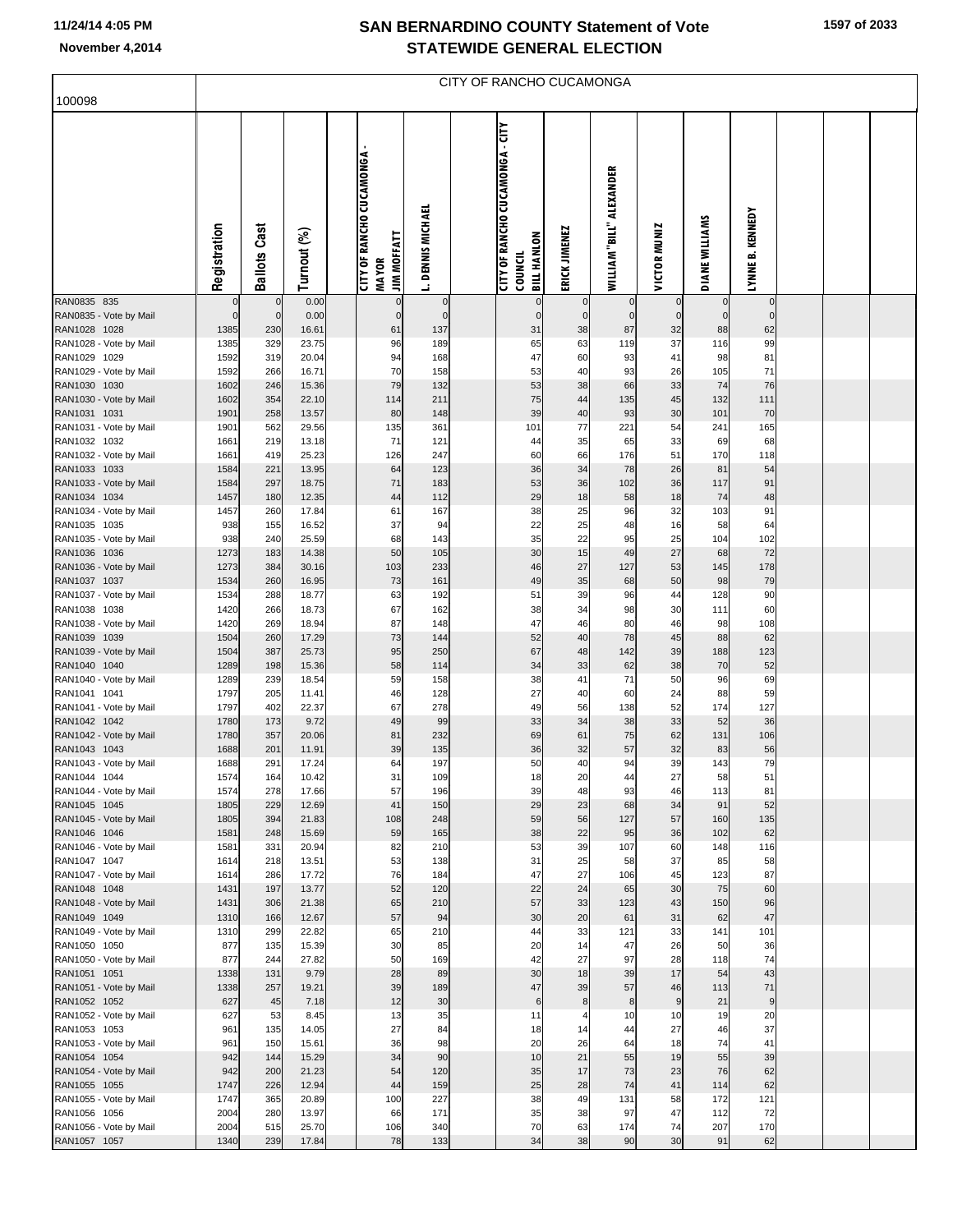100098

|                          |  |  |  |  |  | <b>STATEWIDE GENERAL ELECTION</b> |  |  |  |  |  |  |  |  |
|--------------------------|--|--|--|--|--|-----------------------------------|--|--|--|--|--|--|--|--|
| CITY OF RANCHO CUCAMONGA |  |  |  |  |  |                                   |  |  |  |  |  |  |  |  |
|                          |  |  |  |  |  |                                   |  |  |  |  |  |  |  |  |

|                                        |                |                          |                |                                 |                            |             | <b>CITY OF RANCHO CUCAMONGA - CITY</b> |                         |                                                            |                        |                         |                             |           |  |
|----------------------------------------|----------------|--------------------------|----------------|---------------------------------|----------------------------|-------------|----------------------------------------|-------------------------|------------------------------------------------------------|------------------------|-------------------------|-----------------------------|-----------|--|
|                                        |                |                          |                | <b>CITY OF RANCHO CUCAMONGA</b> |                            |             |                                        |                         |                                                            |                        |                         |                             |           |  |
|                                        |                |                          |                |                                 |                            |             |                                        |                         |                                                            |                        |                         |                             |           |  |
|                                        | Registration   | <b>Ballots Cast</b>      | Turnout (%)    | <b>JIM MOFFATT</b>              | <b>DENNIS MICHAEL</b>      |             | <b>BILL HANLON</b>                     | ERICK JIMENEZ           | WILLIAM "BILL" ALEXANDER                                   | <b>VICTOR MUNIZ</b>    | <b>DIANE WILLIAMS</b>   | LYNNE B. KENNEDY            |           |  |
|                                        |                |                          |                | <b>MAYOR</b>                    | İ.                         |             | <b>COUNCIL</b>                         |                         |                                                            |                        |                         |                             |           |  |
| RAN1057 - Vote by Mail                 | 1340           | 331                      | 24.70          | 100                             | 191                        |             | 58                                     | 43                      | 120                                                        | 44                     | 142                     | 100                         |           |  |
| RAN1058 1058<br>RAN1058 - Vote by Mail | 1557<br>1557   | 240<br>421               | 15.41<br>27.04 | 64<br>102                       | 141<br>271                 |             | 34<br>75                               | 33<br>59                | 77<br>158                                                  | 44<br>44               | 90<br>206               | 61<br>113                   |           |  |
| RAN1059 1059                           | 1126           | 232                      | 20.60          | 98                              | 115                        |             | 49                                     | 36                      | 66                                                         | 26                     | 81                      | 72                          |           |  |
| RAN1059 - Vote by Mail                 | 1126           | 348                      | 30.91          | 142                             | 170                        |             | 71                                     | 55                      | 101                                                        | 45                     | 132                     | 115                         |           |  |
| RAN1060 1060                           | 1616           | 193                      | 11.94          | 67                              | 105                        |             | 34                                     | 33                      | 65                                                         | 34                     | 65                      | 45                          |           |  |
| RAN1060 - Vote by Mail                 | 1616           | 344                      | 21.29          | 93                              | 205                        |             | 62                                     | 48                      | 115                                                        | 47                     | 139                     | 95                          |           |  |
| RAN1061 1061                           | 1589<br>1589   | 260<br>320               | 16.36<br>20.14 | 97                              | 134                        |             | 43<br>70                               | 49                      | 99                                                         | 33<br>31               | 91                      | 57<br>89                    |           |  |
| RAN1061 - Vote by Mail<br>RAN1062 1062 | 1486           | 151                      | 10.16          | 111<br>42                       | 173<br>94                  |             | 29                                     | 61<br>30                | 117<br>37                                                  | 35                     | 108<br>54               | 39                          |           |  |
| RAN1062 - Vote by Mail                 | 1486           | 345                      | 23.22          | 84                              | 225                        |             | 60                                     | 40                      | 100                                                        | 36                     | 170                     | 107                         |           |  |
| RAN1063 1063                           | 811            | 101                      | 12.45          | 27                              | 66                         |             | 18                                     | 14                      | 23                                                         | 22                     | 39                      | 23                          |           |  |
| RAN1063 - Vote by Mail                 | 811            | 142                      | 17.51          | 42                              | 91                         |             | 34                                     | 28                      | 42                                                         | 12                     | 54                      | 45                          |           |  |
| RAN1064 1064                           | 1512           | 195                      | 12.90          | 71                              | 99                         |             | 42                                     | 34                      | 44                                                         | 30                     | 67                      | 46                          |           |  |
| RAN1064 - Vote by Mail                 | 1512           | 263                      | 17.39          | 68                              | 169                        |             | 51                                     | 34                      | 89                                                         | 40                     | 111                     | 77                          |           |  |
| RAN1065 1065<br>RAN1065 - Vote by Mail | 1575<br>1575   | 245<br>357               | 15.56<br>22.67 | 63<br>83                        | 146<br>225                 |             | 47<br>48                               | 35<br>43                | 82<br>140                                                  | 24<br>43               | 91<br>149               | 62<br>119                   |           |  |
| RAN1066 1066                           | 1715           | 256                      | 14.93          | 73                              | 162                        |             | 45                                     | 42                      | 78                                                         | 42                     | 117                     | 57                          |           |  |
| RAN1066 - Vote by Mail                 | 1715           | 361                      | 21.05          | 110                             | 218                        |             | 73                                     | 57                      | 135                                                        | 50                     | 154                     | 103                         |           |  |
| RAN1067 1067                           | 1271           | 150                      | 11.80          | 38                              | 95                         |             | 20                                     | 16                      | 48                                                         | 22                     | 64                      | 36                          |           |  |
| RAN1067 - Vote by Mail                 | 1271           | 253                      | 19.91          | 76                              | 148                        |             | 45                                     | 34                      | 72                                                         | 32                     | 111                     | 80                          |           |  |
| RAN1068 1068                           | 1533           | 167                      | 10.89          | 38                              | 103                        |             | 26                                     | 26                      | 57                                                         | 17                     | 82                      | 43                          |           |  |
| RAN1068 - Vote by Mail<br>RAN1069 1069 | 1533<br>1578   | 294<br>212               | 19.18<br>13.43 | 47                              | 209                        |             | 38<br>44                               | 30<br>44                | 90<br>54                                                   | 36<br>24               | 141                     | 75<br>47                    |           |  |
| RAN1069 - Vote by Mail                 | 1578           | 308                      | 19.52          | 60<br>68                        | 128<br>204                 |             | 49                                     | 38                      | 101                                                        | 33                     | 84<br>156               | 87                          |           |  |
| RAN1070 1070                           | 1507           | 201                      | 13.34          | 51                              | 124                        |             | 28                                     | 25                      | 65                                                         | 31                     | 83                      | 43                          |           |  |
| RAN1070 - Vote by Mail                 | 1507           | 315                      | 20.90          | 73                              | 201                        |             | 49                                     | 49                      | 96                                                         | 34                     | 127                     | 101                         |           |  |
| RAN1071 1071                           | 0              | $\overline{0}$           | 0.00           | 0                               | 0                          |             | 0                                      | 0                       | 0                                                          | C                      | 0                       | 0                           |           |  |
| RAN1071 - Vote by Mail                 | $\Omega$       | $\overline{0}$           | 0.00           | 0                               | 0                          |             | 0                                      | 0                       | 0                                                          | 0                      | 0                       | 0                           |           |  |
| RAN1072 1072<br>RAN1072 - Vote by Mail | 1270<br>1270   | 127<br>190               | 10.00<br>14.96 | 36<br>30                        | 75<br>139                  |             | 14<br>28                               | 30<br>38                | 23<br>38                                                   | 32<br>38               | 41<br>80                | 35<br>65                    |           |  |
| RAN1073 1073                           | 475            | 51                       | 10.74          | 3                               | 41                         |             | $\overline{7}$                         | $\overline{7}$          | 12                                                         | 8                      | 27                      | 16                          |           |  |
| RAN1073 - Vote by Mail                 | 475            | 41                       | 8.63           | 18                              | 21                         |             | 5                                      | 8                       | 10                                                         | 12                     | 12                      | 19                          |           |  |
| RAN1074 1074                           | 0              | 0                        | 0.00           | 0                               | 0                          |             | 0                                      | 0                       | 0                                                          | 0                      | 0                       | $\mathbf 0$                 |           |  |
| RAN1074 - Vote by Mail                 |                | $\mathbf 0$              | 0.00           | 0                               | 0                          |             | 0                                      | 0                       | 0                                                          | 0                      | 0                       | $\mathbf 0$                 |           |  |
| RAN1075 1075                           | 1071           | 110                      | 10.27          | 14                              | 80                         |             | 12                                     | 8                       | 31                                                         | 13                     | 52                      | 35                          |           |  |
| RAN1075 - Vote by Mail<br>RAN1076 1076 | 1071<br>1576   | 208<br>172               | 19.42<br>10.91 | 33<br>32                        | 145<br>113                 |             | 26<br>24                               | 10<br>42                | 64<br>36                                                   | 23<br>28               | 111<br>56               | 74<br>44                    |           |  |
| RAN1076 - Vote by Mail                 | 1576           | 239                      | 15.16          | 55                              | 157                        |             | 28                                     | 45                      | 67                                                         | 46                     | 93                      | 82                          |           |  |
| RAN1077 1077                           | 1762           | 184                      | 10.44          | 38                              | 121                        |             | 22                                     | 32                      | 51                                                         | 37                     | 85                      | 48                          |           |  |
| RAN1077 - Vote by Mail                 | 1762           | 313                      | 17.76          | 82                              | 199                        |             | 52                                     | 54                      | 88                                                         | 68                     | 121                     | 96                          |           |  |
| RAN1078 1078                           |                | 0                        | 0.00           | 0                               | 0                          |             | $\mathbf 0$                            | $\mathbf 0$             | $\mathbf 0$                                                | $\Omega$               | 0                       | $\mathbf 0$                 |           |  |
| RAN1078 - Vote by Mail                 |                | $\pmb{0}$                | 0.00           | 0                               | $\mathbf 0$                |             | $\mathbf 0$                            | $\Omega$                | $\Omega$                                                   | $\Omega$               | $\Omega$                | $\overline{0}$              |           |  |
| RAN1079 1079<br>RAN1079 - Vote by Mail | $\Omega$       | $\mathbf 0$<br>$\pmb{0}$ | 0.00<br>0.00   | 0<br>0                          | $\Omega$<br>$\overline{0}$ |             | $\Omega$<br>$\mathbf 0$                | $\Omega$<br>$\mathbf 0$ | $\Omega$<br>$\mathbf 0$                                    | $\sqrt{ }$<br>$\Omega$ | $\Omega$<br>$\mathbf 0$ | $\pmb{0}$<br>$\overline{0}$ |           |  |
| RAN1080 1080                           |                | $\mathbf 0$              | 0.00           | 0                               | $\Omega$                   |             | 0                                      | $\Omega$                | $\Omega$                                                   |                        |                         | 0                           |           |  |
| RAN1080 - Vote by Mail                 |                | $\pmb{0}$                | 0.00           |                                 | 0                          |             | 0                                      | 0                       | 0                                                          |                        | 0                       | 0                           |           |  |
| RAN1081 1081                           |                | $\mathbf 0$              | 0.00           | n                               | $\Omega$                   |             | $\Omega$                               | $\Omega$                | $\Omega$                                                   |                        |                         | $\Omega$                    |           |  |
| RAN1081 - Vote by Mail                 | $\Omega$       | $\pmb{0}$                | 0.00           | 0                               | $\overline{0}$             |             | $\mathbf 0$                            | $\Omega$                | $\mathbf 0$                                                | $\Omega$               | $\mathbf 0$             | $\overline{0}$              |           |  |
| RAN1082 1082                           | $\Omega$       | $\mathbf 0$              | 0.00           | 0                               | $\Omega$                   |             | $\Omega$                               | $\Omega$                | $\Omega$                                                   | $\sqrt{ }$             | $\Omega$                | $\pmb{0}$                   |           |  |
| RAN1082 - Vote by Mail                 |                | $\pmb{0}$                | 0.00           |                                 | $\mathbf 0$                |             | $\Omega$                               | $\Omega$                | $\Omega$                                                   | $\sqrt{ }$             | $\Omega$                | $\pmb{0}$                   |           |  |
| RAN1083 1083<br>RAN1083 - Vote by Mail | O              | 0<br>$\overline{0}$      | 0.00<br>0.00   | 0                               | 0<br>0                     |             | 0<br>0                                 | $\Omega$<br>$\mathbf 0$ | $\Omega$<br>$\mathbf 0$                                    | O                      | 0<br>0                  | 0<br>$\mathbf 0$            |           |  |
| RAN1568 1568                           | 874            | 83                       | 9.50           | 15                              | 49                         |             | 7                                      | 14                      | 21                                                         | 13                     | 23                      | 21                          |           |  |
| RAN1568 - Vote by Mail                 | 874            | 104                      | 11.90          | 14                              | 71                         |             | 14                                     | 14                      | 24                                                         | 9                      | 43                      | 34                          |           |  |
| RAN1569 1569                           | 358            | 35                       | 9.78           | 8                               | 25                         |             | 5                                      | 6                       | 8                                                          | 5                      | 12                      | 10                          |           |  |
| RAN1569 - Vote by Mail                 | 358            | 52                       | 14.53          | 10                              | 33                         |             | 11                                     | 6                       | 13                                                         | 7                      | 18                      | 14                          |           |  |
| RAN1573 1573                           | 1094           | 137                      | 12.52          | 36                              | 79                         |             | 17                                     | 26                      | 28                                                         | 24                     | 46                      | 39                          |           |  |
| RAN1573 - Vote by Mail<br>RAN1574 1574 | 1094           | 172<br>$\overline{a}$    | 15.72<br>28.57 | 39                              | 107                        | *********** | 22                                     | 16                      | 51<br><b>Insufficient Turnout to Protect Voter Privacy</b> | 25                     | 74                      | 44                          | ********* |  |
| RAN1574 - Vote by Mail                 | $\overline{7}$ | $\overline{0}$           | 0.00           | $\pmb{0}$                       | $\overline{0}$             |             | $\overline{0}$                         | $\overline{0}$          | $\overline{0}$                                             | $\overline{0}$         | $\overline{0}$          | $\overline{0}$              |           |  |